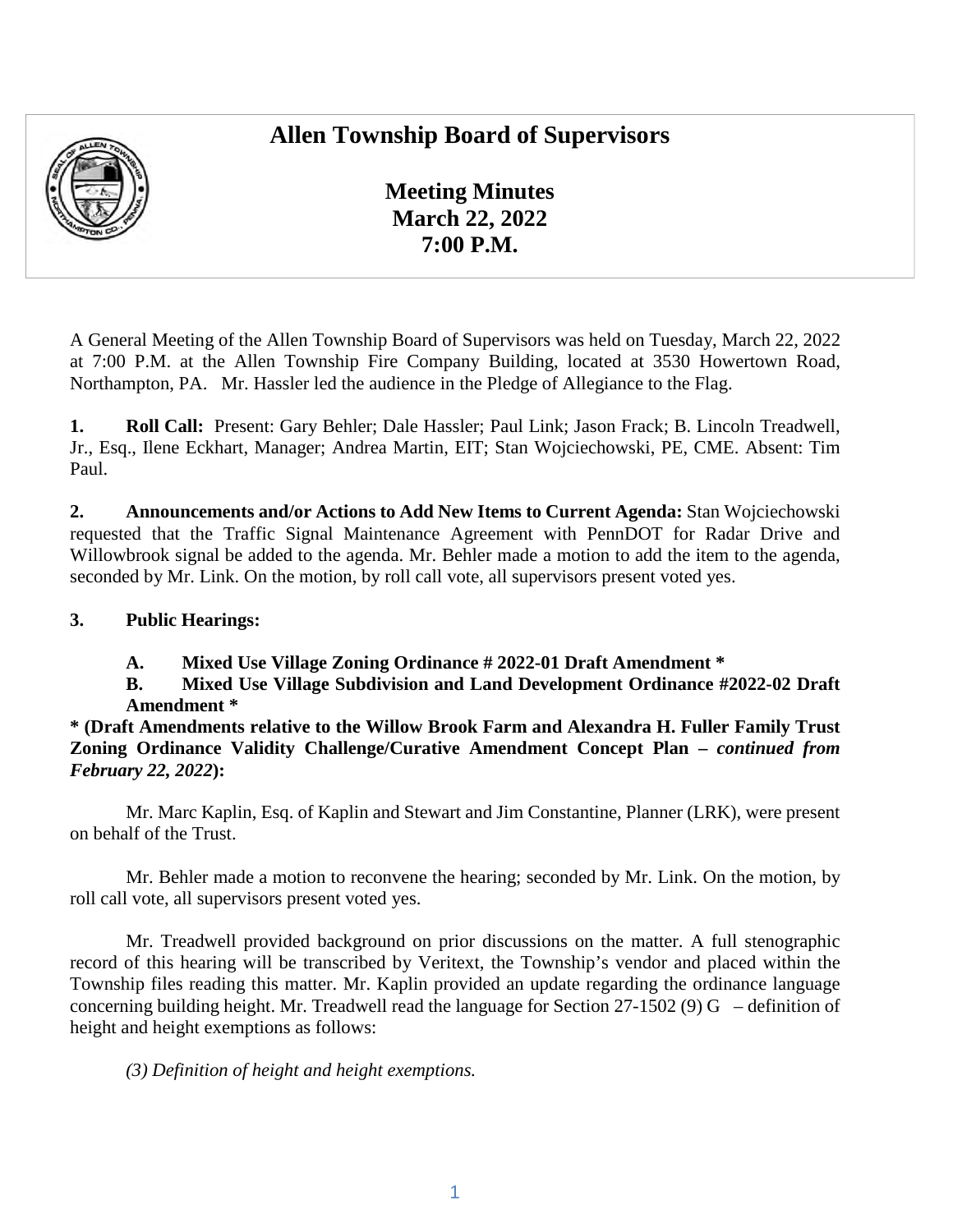*(a) Building Height shall be defined as the vertical distance from the average final grade of the four corners of a building to the mean height of the roof or structure. Building height herein shall not include any areas not intended for human habitation.* 

*(b) All multi-family dwellings shall have a maximum of (2) two stories, with the first floor of the first story being level with the finished grade. For Multi-family dwellings with a peaked roof the maximum building height shall be 40 feet, as measured in accordance with subparagraph (a) hereof, the top plate of the second story shall be no higher than 26 feet from finished grade on each side of the building, and the top of the peak shall not exceed 45 feet when measured from the average finished grade.* 

*(c) Where any portion of a two-story Multi-Family building does not front on a street or parking lot, there shall be a level area, no less than 6 (six) feet in width, adjacent to that portion of the building to provide fire service access to the building.* 

There were no questions or comments by Board Members or by the public. Mr. Behler made a motion to revise the zoning ordinance to add Section 27-1502 (9) G; seconded by Mr. Link. On the motion, by roll call vote, all supervisors present voted yes.

Public comment was made by Gene Clater, 75 Arrowhead Lane; and John Kelhart, Willow Green. See full stenographic record. Regarding the County Bridge on Willowbrook Road, Mr. Behler made a motion to reach out the County to inquire if a turning lane from the South can be added; seconded by Mr. Frack. On the motion, by roll call vote, all supervisors present voted yes.

Mr. Behler made a motion to close the public hearing; seconded by Mr. Link. On the motion, by roll call vote, all Supervisors present voted yes. Mr. Behler made a motion to adopt Zoning Ordinance 2022-01; seconded by Mr. Link. On the motion, by roll call vote, all Supervisors present voted yes. Mr. Behler made a motion to adopt SALDO Ordinance 2022-02; seconded by Mr. Link. On the motion, by roll call vote, all Supervisors present voted yes.

**4. Public to be Heard:** Kim Koehler, 3442 Teal Road (Lehigh Township resident) and business located at 172 Lappawinzo Road (Koehler Brothers Collision), voiced concern regarding the new plinking and tactical range at Lappawinzo Fish and Game Protective Association. She states that in order to expand the new range Lappawinzo Fish and Game Protective Association has moved wetlands, road millings have been placed on the wetlands along with dirt, springs have been covered in order to create a pond, and there is no drainage. Ms. Koehler expressed her concerns with safety on the range and stated that she is unsure if the berms are high enough since the doors of the Lappawinzo are visible. She was also concerned about the abandoned automobile that she believes is being used as a target for police training. Ms. Koehler read a letter from Leeander and Katherine Gray, 124 Lappawinzo Road, which expressed similar concerns about the Lappawinzo Fish and Game Association's range. The letter stated that there is rapid fire occurring at the property; that multiple semi-automatic guns are being fired at the same time; and what sounds like bump stocks/fully automatic rifles are being used which are illegal. The letter also stated that the club looks like a junkyard. Ms. Koehler mentioned there are 3,000 tires on the property. Ms. Koehler mentioned she has video from taken from her work that illustrates five hours of audio of the shooting continuing all day long. According to Ms. Koehler the DEP has been contacted by other individuals.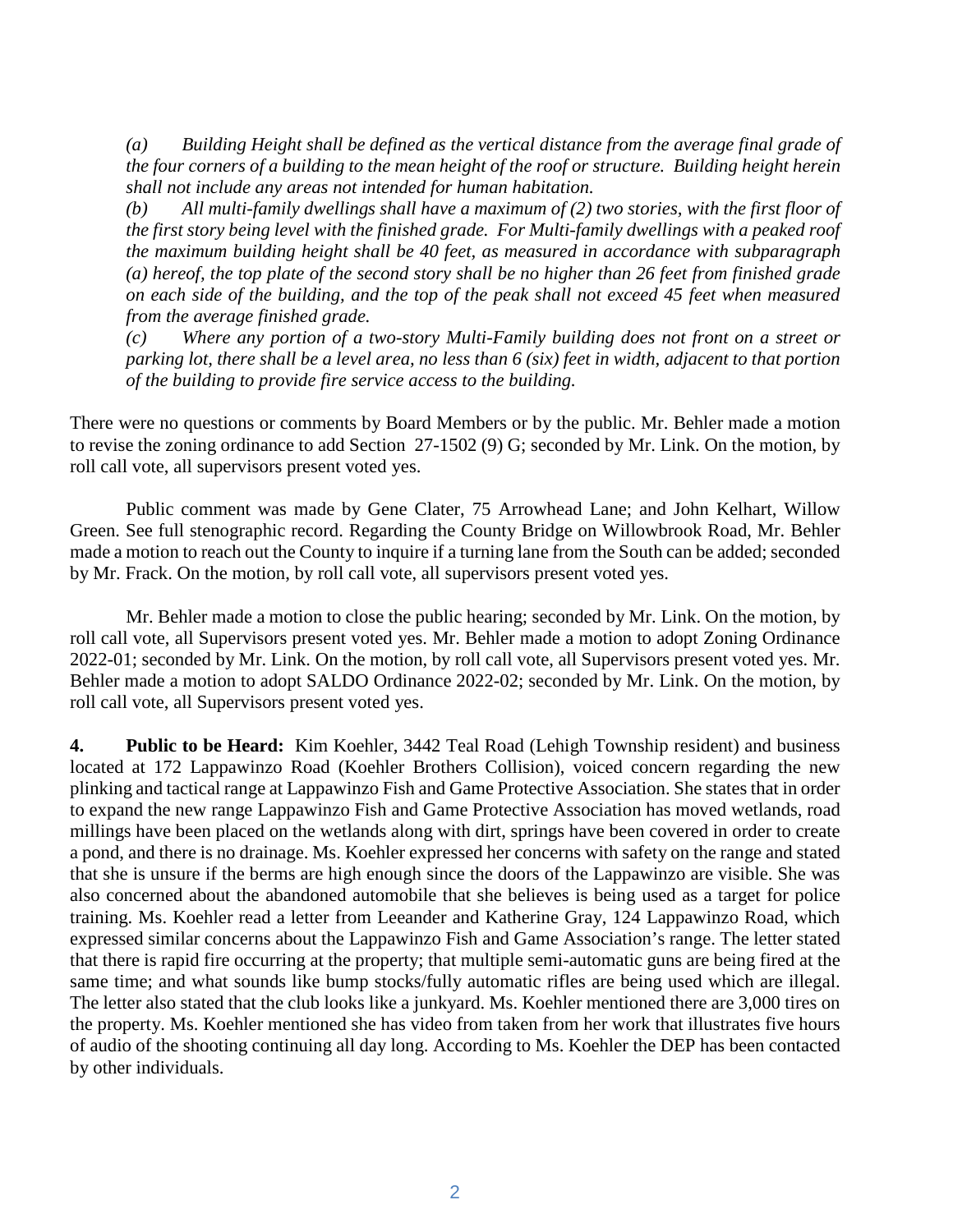Mr. Behler questioned Mr. Treadwell on the legal safety requirements for gun ranges. Mr. Treadwell stated Allen Township does not have any regulations and that it is a second amendment issue. Mr. Treadwell mentioned there was a Commonwealth Court decision from 1995/1996 that upheld a Northampton County Court of Common Pleas decision that limited the hours and days that The Lappawinzo can have outdoor shooting. Prior to this meeting, a letter to The Lappawinzo regarding the Commonwealth Court decision with the rules imposed was sent by Ms. Eckhart. Mr. Behler suggested Allen Township having a conversation with The Lappawinzo regarding modifying their bylaws to be more neighborly and increase safety of the range. Mr. Behler inquired if Ms. Koehler has tried to have a conversation with The Lappawinzo. Ms. Koehler said that they were shut down when they tried to have a conversation with The Lappawinzo.

Paul Koehler, Kim Koehler's husband, stated he was asked to turn his membership card in when he tried to have a conversation with The Lappawinzo regarding this matter. Mr. Koehler also voiced his concerns about wetland disturbance on the Lappawinzo Fish and Game Association's property. He expressed his concerns about the 300-500 tires currently stacked in the parking lot that are going to be used as a backstop. He was worried about the risk of injury that using the tires as a backstop would carry since it could ricochet with certain rounds. Mr. Koehler also stated that ground was brought in for the new tactical range. Mr. Link inquired if ground and earth was moved around. Mr. Koehler stated ground was brought in and earth was moved starting last year in the summer and has been completed. Mr. Treadwell is going to look into any regulations or recommendations for shooting ranges that exist.

John Kelhart, Willow Green, also expressed concerns about the wetland disturbance on The Lappawinzo property. Mr. Treadwell noted that there are DEP regulations regarding wetlands and replacement of wetlands.

#### **5. Unfinished Business**

**A. Contract for Municipal Waste and Recycling Services, Solid Waste Services Inc., d/b/a J.P. Mascaro & Sons – June 1, 2022 – May 31, 2025:** Mr. Treadwell gave a brief overview of the contract. Mr. Behler made a motion to approve signing the contract with J.P. Mascaro  $\&$  Sons; seconded by Mr. Link. On the motion, by roll call vote, all Supervisors present voted yes.

#### **6. New Business**

**A. Howertown Park Ballfields 1 through 4 – Improvement Estimate:** Ms. Eckhart gave an overview of the proposal from Law and Landscape Works to reprofile all of the existing fields at Howertown Park. The proposal in the amount of \$16,000 will improve the parks which has not been done in many years and will cover fields 4, 3, 2, and 1 at Howertown Park prior to the start of the season. Mr. Link made a motion to proceed with the proposed improvements of the Howertown Park fields; seconded by Mr. Behler. On the motion, by roll call vote, all Supervisors present voted yes.

**B. Traffic Signal Maintenance Agreement and Resolution #2022-10:** Mr. Wojciechowski gave an overview of the agreement. Mr. Wojciechowski stated that in the past that Allen Township would need to complete a TE160 form and submit it to PennDOT for every traffic signal permit plan adjustment or a new traffic signal permit plan. The TE160 form was a maintained stipulation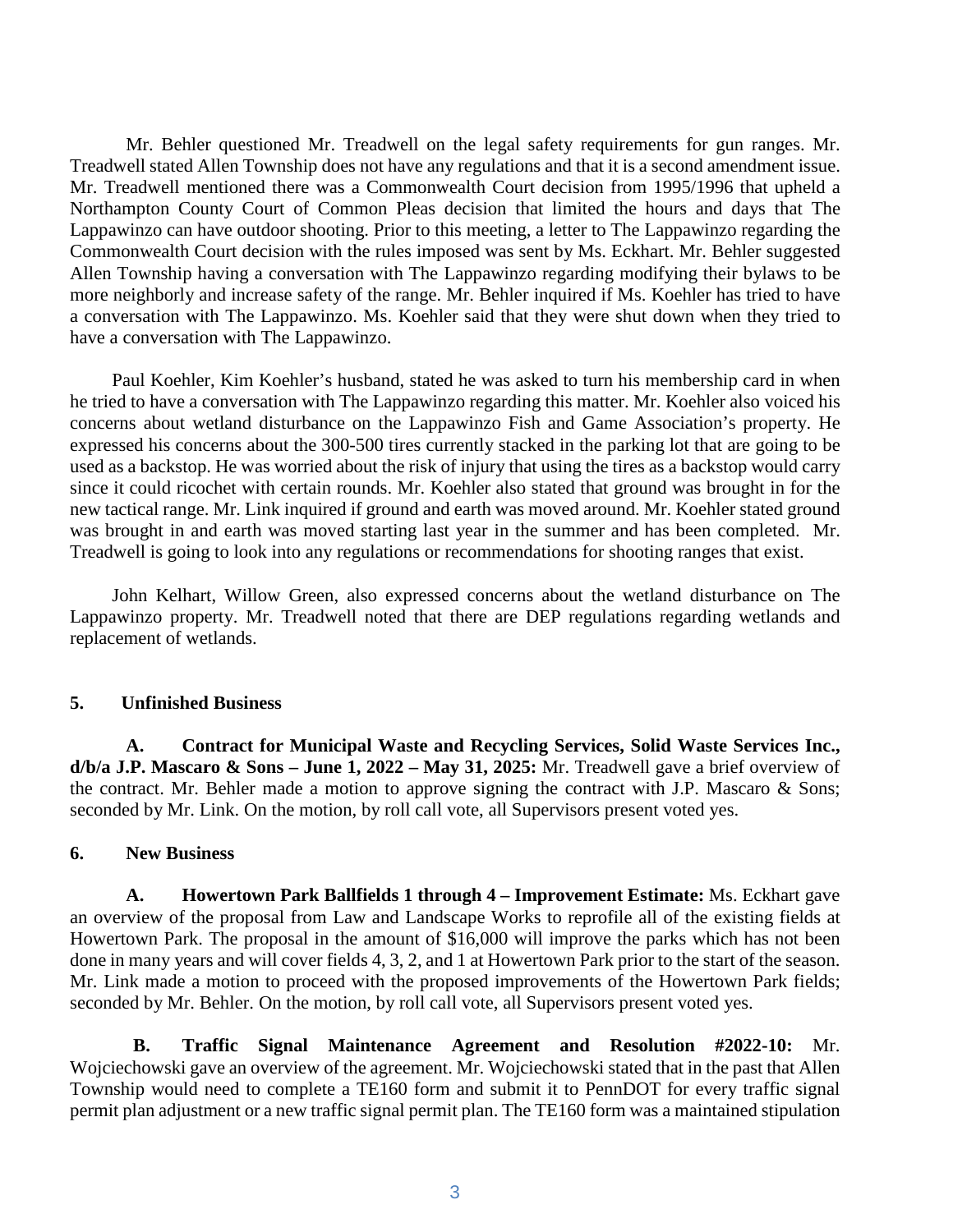on it which would be specific to each project. PennDOT would like one resolution that would cover all signals which would eliminate the need for a resolution for each TE160 form. Mr. Wojciechowski states this would streamline the process. Ms. Eckhart would like time to review the agreement. Tabled until next meeting on April 12, 2022. Item will be added to the agenda.

**7. Public to be Heard:** No public comment.

**8. Announcements:** Mr. Hassler announced that there will be a road inspection held by the five Supervisors and Township Manager on Saturday April 9, 2022 from 8 AM to 12:30 PM. There will be no business discussed.

**9. Adjournment:** There being no further comments or business the meeting adjourned at 8:10 PM.

Respectfully submitted,

Ilene M. Eckhart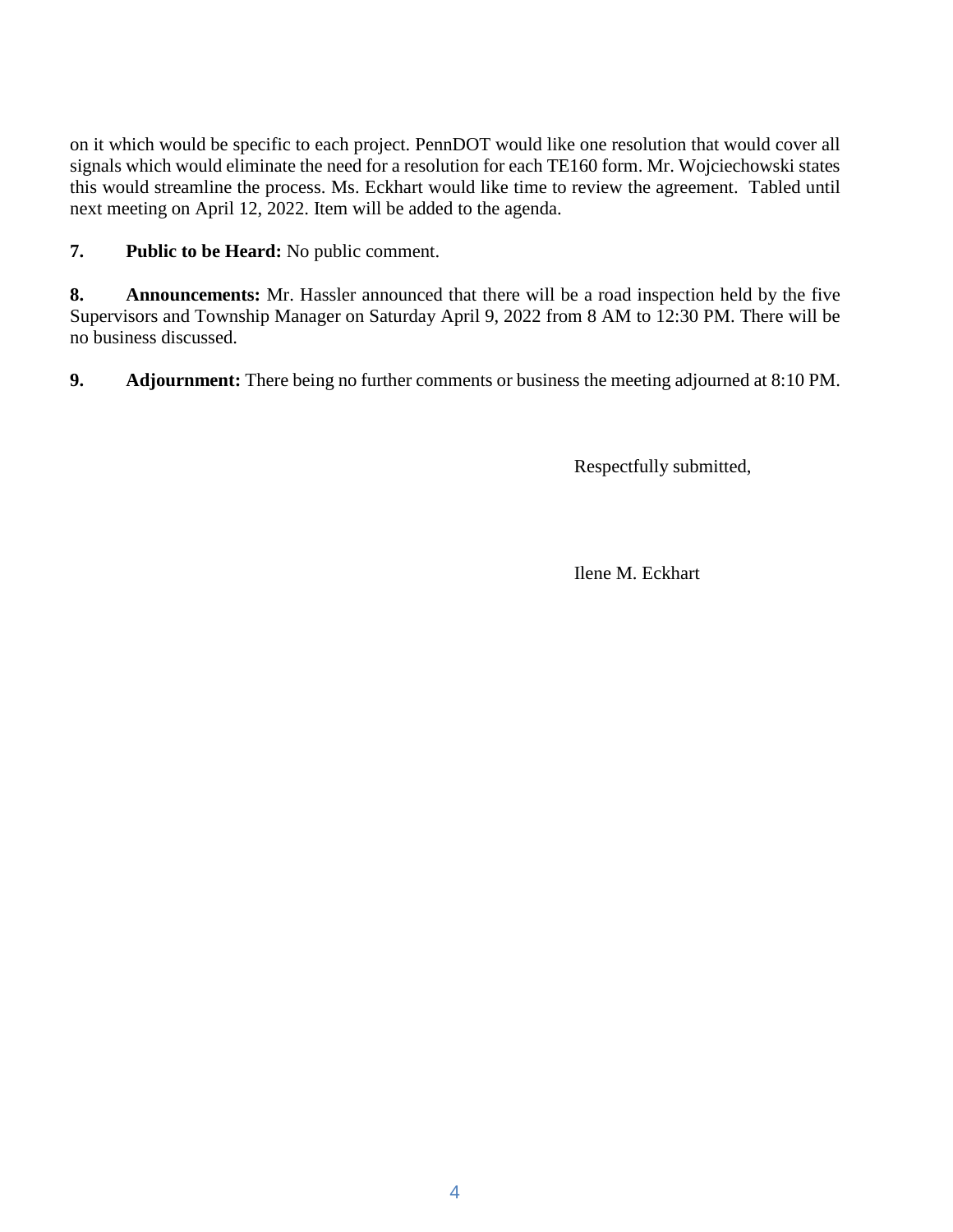<span id="page-4-0"></span>

|    | Page 1                                             |
|----|----------------------------------------------------|
| 1  | THE ALLEN TOWNSHIP BOARD OF SUPERVISORS            |
|    | MEETING AGENDA                                     |
| 2  | March 22, 2022 @ 7:00 p.m.                         |
|    | 3530 Howertown Road                                |
| 3  | Northampton, Pennsylvania 18067                    |
| 4  |                                                    |
|    | $\star$<br>$\star$<br>$\star$                      |
| 5  |                                                    |
|    | Mixed Use Village Zoning Ordinance #2022-01 Draft  |
| 6  | Amendment                                          |
| 7  | Mixed Use Village Subdivision and Land Development |
|    | Ordinance #2022-02 Draft Amendment                 |
| 8  |                                                    |
|    | $\star$<br>$\star$<br>$\star$                      |
| 9  |                                                    |
| 10 | Public meeting taken at the Allen Township         |
| 11 | Fire Company Building, by Leandra M. Stoudt, RPR,  |
| 12 | CBC, CCP, CRR, Notary Public.                      |
| 13 |                                                    |
| 14 | BEFORE:                                            |
| 15 | Jason Frack, Board Member                          |
| 16 | Paul Link, Board Member                            |
| 17 | Gary Behler, Vice Chairman                         |
| 18 | Dale N. Hassler, Chairman                          |
| 19 | Stan Wojcieshowski, PE, CME, Engineer              |
| 20 | Lincoln Treadwell, Jr., Esquire, Solicitor         |
| 21 | Ilene M. Eckhart, Manager                          |
| 22 | APPEARANCES: Marc B. Kaplin, Esq.                  |
| 23 | PUBLIC COMMENT: Eugene Clater and John Kelhart     |
| 24 |                                                    |
| 25 |                                                    |

Г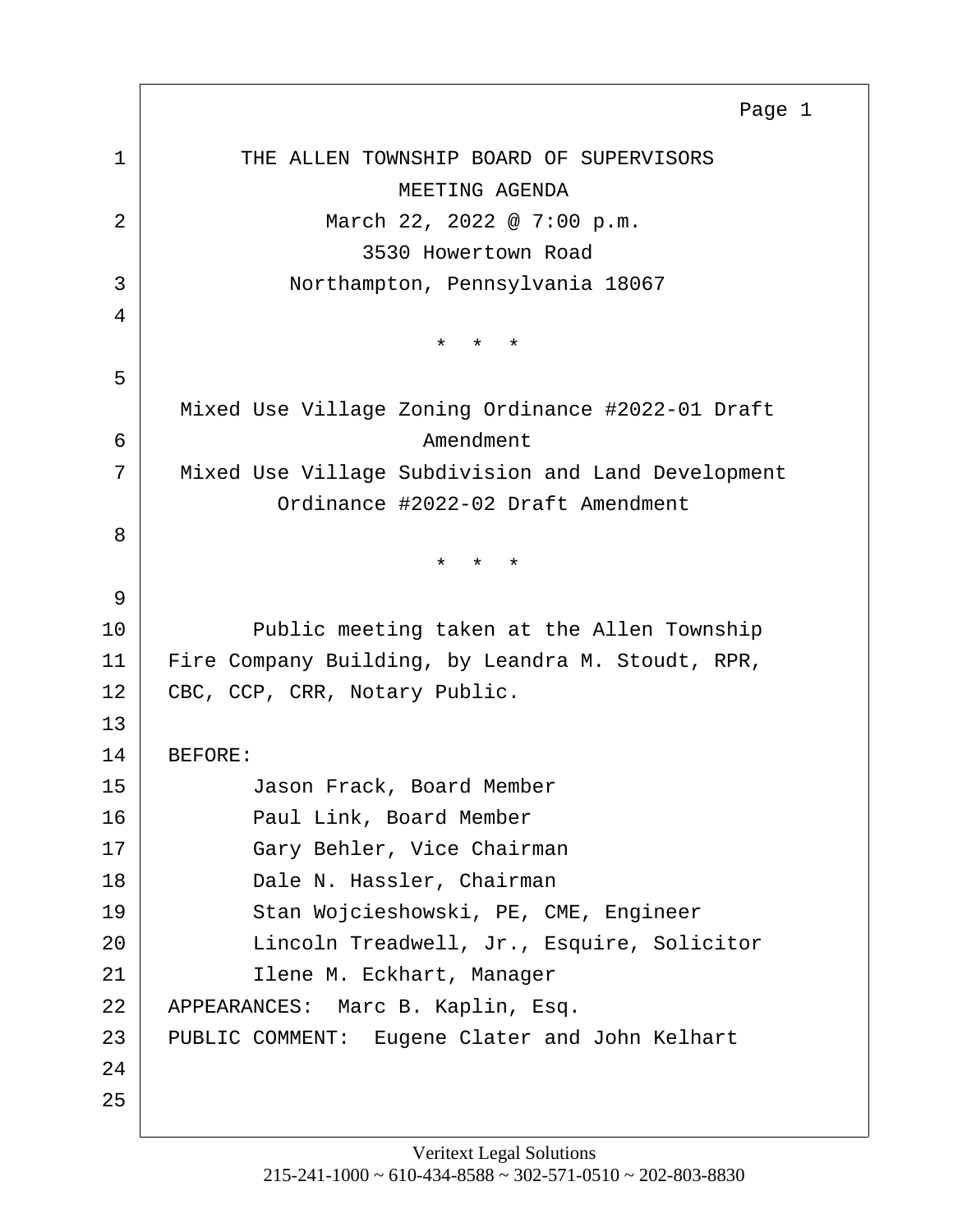<span id="page-5-0"></span>

|     | Page 2                                                                                                         |                | Page 4                                                                                                       |
|-----|----------------------------------------------------------------------------------------------------------------|----------------|--------------------------------------------------------------------------------------------------------------|
| 1   | PUBLIC MEETING BEGINS                                                                                          |                | 1 amendment. So the first thing we would need is                                                             |
| 2   | * * *                                                                                                          |                | 2 motion to reconvene the hearing.                                                                           |
| 3   | MR. HASSLER: We're going to call the                                                                           | 3              | MR. BEHLER: I'll make the motion.                                                                            |
| 4   | meeting to order. Would everyone please rise for                                                               | $\overline{4}$ | MR. FRACK: I'll second.                                                                                      |
| 5   | the pledge of allegiance to the flag. (Pledge).                                                                | 5              | MR. HASSLER: Okay, we have a motion                                                                          |
| 6   | MR. HASSLER: Okay. Roll call. Tim                                                                              |                | 6 and second to reconvene the hearing. Any                                                                   |
| 7   | Paul? He's absent. Jason Frack?                                                                                |                | 7 questions? If not, roll call.                                                                              |
| 8   | MR. FRACK: Present.                                                                                            | 8              | Jason Frack?                                                                                                 |
| 9   | MR. HASSLER: Paul Link?                                                                                        | 9              | MR. FRACK: Yes.                                                                                              |
| 10  | MR. LINK: Here.                                                                                                | 10             | MR. HASSLER: Paul Link?                                                                                      |
| 11  | MR. HASSLER: Gary Behler?                                                                                      | 11             | MR. LINK: Yes.                                                                                               |
| 12  | MR. BEHLER: Here.                                                                                              | 12             | MR. HASSLER: Gary Behler?                                                                                    |
| 13  |                                                                                                                | 13             | MR. BEHLER: Yes.                                                                                             |
|     | MR. HASSLER: Dave Hassler, here.                                                                               | 14             |                                                                                                              |
| 14  | Stan Wojciechowski?                                                                                            |                | MR. HASSLER: And Dale Hassler, yes.                                                                          |
| 15  | MR. WOJCIECHOWSKI: Here.                                                                                       | 15             | MR. TREADWELL: Okay. During the last                                                                         |
| 16  | MR. HASSLER: Linc Treadwell?                                                                                   |                | 16 month we've had some discussions, some                                                                    |
| 17  | MR. TREADWELL: Here.                                                                                           |                | 17 conversations, regarding the building height issue                                                        |
| 18  | MR. HASSLER: Ilene Eckhart?                                                                                    |                | 18 that we discussed on February 22nd. I sent to                                                             |
| 19  | MS. ECKHART: Present.                                                                                          |                | 19 Ilene, and she circulated to everybody, a new draft                                                       |
| 20  | MR. HASSLER: Okay. First thing,                                                                                |                | 20 of what would be Section 271502 G -- 9G3 that                                                             |
| 21. | we'll have announcements or any actions to add to                                                              |                | 21 everybody should have gotten today.                                                                       |
|     | 22 the agenda?                                                                                                 | 22             | I know Attorney Kaplin is here along                                                                         |
| 23  | MR. WOJCIESHOWESKI: Yes, I would like 23 with some people from Willowbrook.                                    |                |                                                                                                              |
|     | 24 to ask to add an agenda item to approve a                                                                   | 24             | So, Mr. Kaplin, do you have anything                                                                         |
|     | 25 resolution for a traffic signal maintenance                                                                 |                | 25 you want to add?                                                                                          |
|     |                                                                                                                |                |                                                                                                              |
|     | Page 3                                                                                                         |                | Page 5                                                                                                       |
|     | 1 agreement with PennDOT that came up today. They                                                              | 1              | MR. KAPLIN: well, when we left here                                                                          |
|     | 2 finally got us information on Radar Drive and                                                                |                | 2 approximately a month ago, we had one issue. And                                                           |
|     | 3 Willowbrook Road adding that right-turn lane so                                                              |                | 3 Dale had concerns about height, fire apparatus,                                                            |
|     | 4 that we can submit that application to PennDOT                                                               |                | 4 ladders getting close to the building. And we had                                                          |
|     | 5 within the next two weeks.                                                                                   |                | 5 Equus, who will be the developer, we had their                                                             |
| 6   | MR. HASSLER: Okay.                                                                                             |                | 6 architects work over the plans and we showed                                                               |
| 7   | MR. FRACK: I'll make a motion to add                                                                           |                | 7 everybody two-story buildings, pitched roofs,                                                              |
|     | 8 that to the agenda.                                                                                          |                | 8 access either from the roads right around on either                                                        |
| 9   | MR. LINK: I'll second.                                                                                         |                | 9 side of the building, or in a couple of buildings.                                                         |
| 10  | MR. HASSLER: Okay, we have a motion                                                                            |                | 10 Certainly access at least from one side by road and                                                       |
|     | 11 to agenda -- to add that to the -- agenda to the                                                            |                | 11 access to the other side by ladder.                                                                       |
|     | 12 meeting. Roll call. Jason Frack?                                                                            | 12             | I think, Dale, you were talking about                                                                        |
| 13  | MR. FRACK: Here.                                                                                               |                | 13 it, if I remember, 26, 24, 26-foot ladder.                                                                |
| 14  | MR. HASSLER: Paul Link?                                                                                        | 14             | MR. HASSLER: Ground ladder, yes.                                                                             |
| 15  | MR. LINK: Yes.                                                                                                 | 15             | MR. KAPLIN: And we showed how that                                                                           |
| 16  |                                                                                                                |                | 16 would work. And after there was consensus that the                                                        |
| 17  | MR. HASSLER: Gary Behler?<br>MR. BEHLER: Yes.                                                                  | 17             | application would work, Linc and, really my                                                                  |
| 18  |                                                                                                                |                | 18 partner, Rob Lewis worked over the language, and                                                          |
|     | MR. HASSLER: And Dale Hassler, yes.<br>19 So that will be acted on later on.                                   |                |                                                                                                              |
| 20  |                                                                                                                |                | 19 we're in agreement with that one last provision of                                                        |
|     | Okay. Next thing, public hearings.<br>21 Linc?                                                                 |                | 20 the ordinance that limits the height, allows us to                                                        |
| 22  |                                                                                                                |                | 21 do pitched roofs so that they're good looking,                                                            |
|     | MR. TREADWELL: Yes. If you recall on                                                                           |                | 22 requires access, and where there's no truck access,                                                       |
|     | 23 February 22nd we opened the public hearing on the<br>24 zoning and SALDO amendments that we are considering |                | 23 it requires a flat area at least six feet in depth<br>24 so that a ladder can be lifted along the side of |

2 (Pages 2 - 5)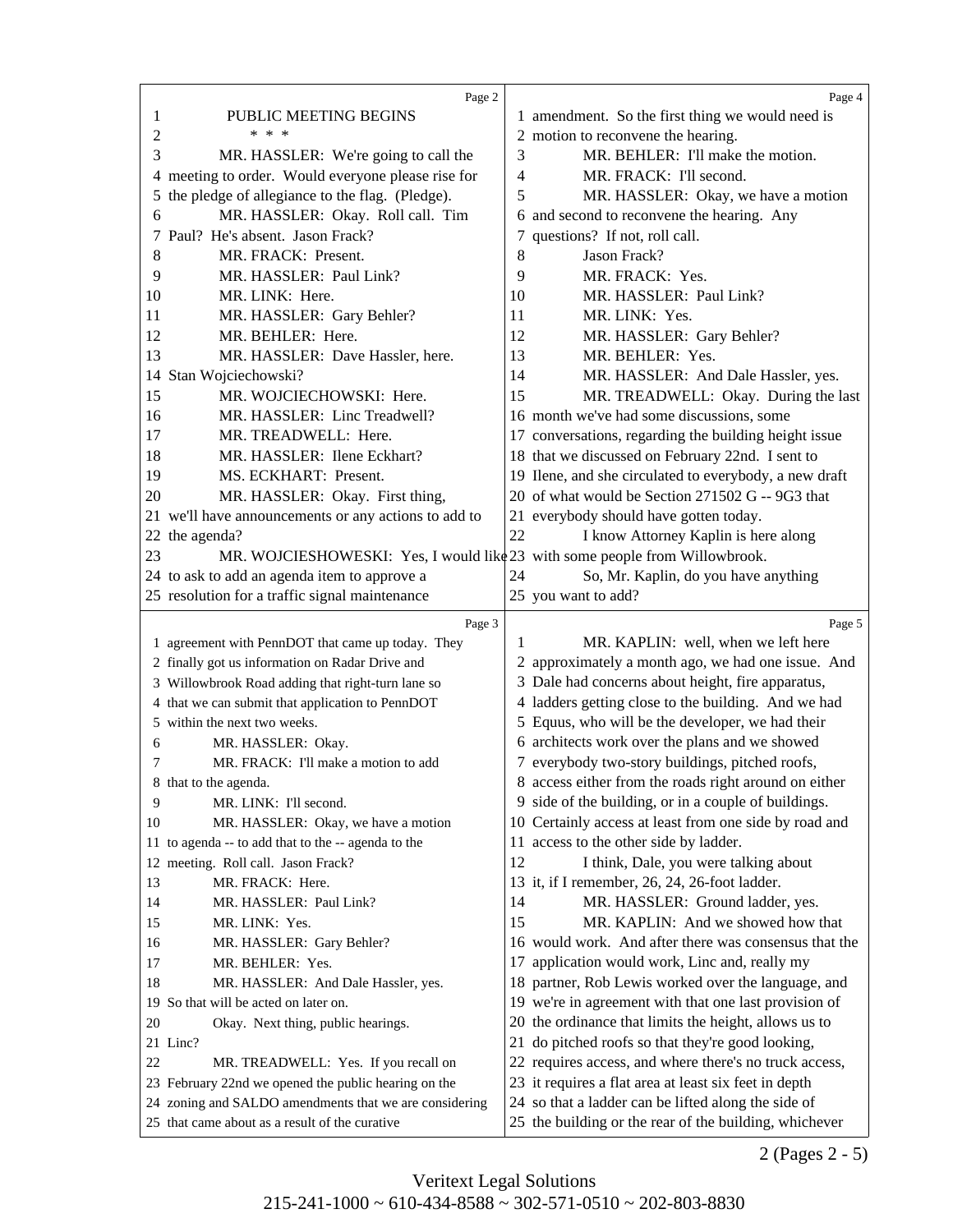<span id="page-6-0"></span>

|    | Page 6                                                 |                | Page 8                                                |
|----|--------------------------------------------------------|----------------|-------------------------------------------------------|
|    | 1 it is. And if there's someone that needs to egress   |                | 1 fire service access to the building.                |
|    | 2 from a second-floor window, it would be adequate.    | 2              | So that's what Attorney Kaplin just                   |
| 3  | So we're satisfied with that language.                 |                | 3 talked about, a layer -- a level in -- and it's     |
| 4  | We can -- we can make the project work                 |                | 4 usually in the back. There's maybe three or four    |
|    | 5 in a very good manner. And I think that's the end    |                | 5 buildings in the back, where there's not a road or  |
|    | 6 of it. We would ask that you adopt the ordinance     |                | 6 anything else. But there will be a six-foot depth   |
| 7  | as modified. Thank you.                                |                | 7 where someone can put a ladder to get to the second |
| 8  | Unless you have any questions?                         |                | 8 story window.                                       |
| 9  | Anybody have any questions?                            | 9              | MR. HASSLER: I have no questions on                   |
| 10 | MR. TREADWELL: Do any board members 10 it.             |                |                                                       |
|    | 11 have any questions about that new section? The      | 11             | MR. BEHLER: I don't have -- like                      |
|    | 12 language of the new section?                        |                | 12 Attorney Kaplin said, the last time we were here,  |
| 13 | MR. BEHLER: Linc, would you be                         |                | 13 we pretty much had worked through the process and  |
|    | 14 willing to read that language for us?               |                | 14 the only thing remaining was this. So I don't have |
| 15 | MR. TREADWELL: Absolutely, so -- I                     |                | 15 any more questions or comments.                    |
|    | 16 have to put my glasses on.                          | 16             | MR. TREADWELL: Does anybody in the                    |
| 17 | The new section, Subsection 3,                         |                | 17 audience have any questions on that specific       |
|    | 18 definition of height and height exemptions.         |                | 18 building height language alone?                    |
|    | 19 Section A is, building heights shall be defined as  | 19             | All right. Then let's do it this way:                 |
|    | 20 the vertical distance from the average final grade  |                | 20 Let's make a motion to revise the zoning ordinance |
|    | 21 of the four corners of the building to the mean     |                | 21 to add the section that I just read as Section     |
|    | 22 height of the roof or structure. Building height    |                | 22 27-15029G3                                         |
|    | 23 herein shall not include any areas not intended for | 23             | MR. BEHLER: I'll make a motion to go                  |
|    | 24 human habitation.                                   |                | 24 ahead and revise that Section 27-15029G            |
| 25 | So that's basically the area between                   | 25             | MR. LINK: I'll second.                                |
|    |                                                        |                |                                                       |
|    | Page 7                                                 |                | Page 9                                                |
| 1  | the top of the second floor and the roof.              | 1              | MR. HASSLER: Okay we have a motion                    |
| 2  | Section B, all multi-family dwellings                  |                | 2 and a second to add that language. Roll call.       |
| 3  | shall have a maximum of two stories with the first     | 3              | Jason Frack?                                          |
| 4  | floor of the first-story being level with the          | $\overline{4}$ | MR. FRACK: Yes.                                       |
|    | 5 finished grade. For multi-family dwellings with a    | 5              | MR. HASSLER: Paul Link?                               |
|    | 6 peaked roof, the maximum building height shall be    | 6              | MR. LINK: Yes.                                        |
|    | 7 40 feet as measured in accordance with Subparagraph  | 7              | MR. HASSLER: Gary Behler?                             |
|    | 8 A hereof.                                            | 8              | MR. BEHLER: Yes.                                      |
| 9  | The top plate of the second story                      | 9              | MR. HASSLER: And myself, yes.                         |
|    | 10 shall be no higher than 26 feet from the finished   | 10             | MR. TREADWELL: Now, if there are no                   |
| 11 | grade on each side of the building, and the top of     |                | 11 other comments from the Board regarding the other  |
|    | 12 the peak shall not exceed 45 feet when measured     |                | 12 provisions of both the SALDO amendment and the     |
|    | 13 from the averaged finished grade.                   |                | 13 zoning amendment, you can take public comment and  |
| 14 | So that top plate language was a                       |                | 14 then we can vote if you're prepared do that.       |
|    | 15 little bit new to me. But, I now understand it to   | 15             | MR. HASSLER: Okay. Any other                          |
|    | 16 be basically the ceiling of the second-floor        |                | 16 comments from the Board? Okay.                     |
| 17 | apartment. So that the ceiling of that                 | 17             | Is there anybody from the public that                 |
|    | 18 second-floor apartment can't be higher than 26      |                | 18 would like to speak on this? Yes, we have one      |
|    | 19 feet, which brings the window down to a level where |                | 19 individual. Please state your name. You're going   |
|    | 20 the ladder can access it.                           |                | 20 to have to be sworn in by the stenographer.        |
| 21 | And then Subsection C states, for any                  | 21             | MR. CLATER: Gene Clater, 75 Arrowhead                 |
|    | 22 portion of a two-story multi-family building does   |                | 22 Lane, Allen Township.                              |
|    | 23 not front on a street or parking lot, there shall   | 23             | <b>GENE CLATER</b>                                    |
|    | 24 be a level area no less than six feet in width      | 24             | was sworn according to law.                           |

3 (Pages 6 - 9)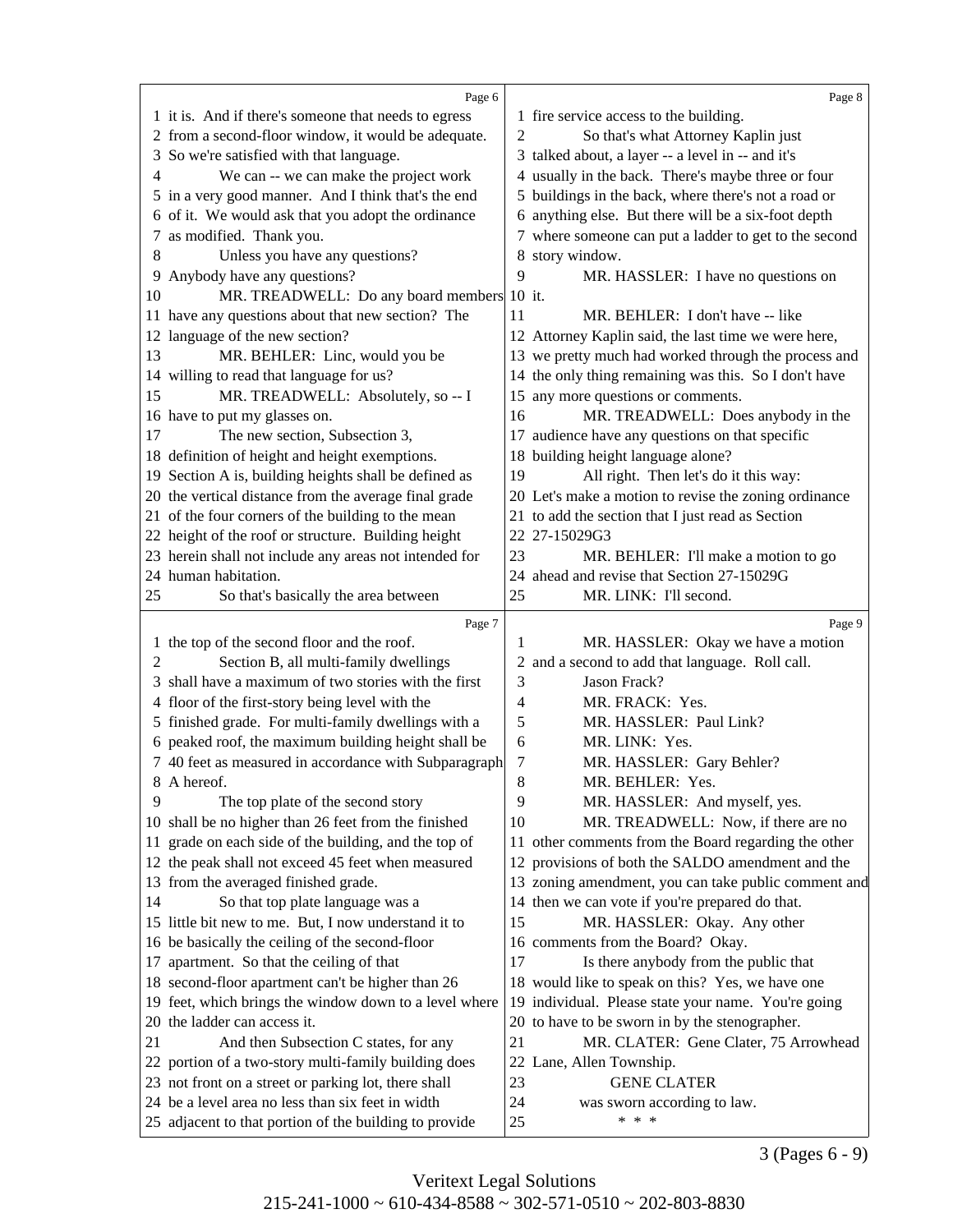<span id="page-7-0"></span>

|    | Page 10                                                                                    |    | Page 12                                                                                                        |
|----|--------------------------------------------------------------------------------------------|----|----------------------------------------------------------------------------------------------------------------|
| 1  | MR. CLATER: Thank you. Since the                                                           |    | 1 future, could qualify for this kind of a use, the                                                            |
|    | 2 last meeting, I haven't had a chance to listen to                                        |    | 2 area around the cemetery off of Weaversville Road,                                                           |
|    | 3 the planning commission meetings from the January                                        |    | 3 and also the Old Rose Nursey, have enough acreage                                                            |
|    | 4 meeting, I believe, and I missed the February                                            |    | 4 to basically allow this kind of use in the future.                                                           |
|    | 5 meeting of the supervisors, unfortunately.                                               |    | 5 And yet you've basically targeted this for one                                                               |
|    | 6 However, I did read through all the documents, the                                       |    | 6 plot. And I think you're going to be confronting a                                                           |
|    | 7 changes to both ordinances, and listened to the                                          |    | 7 problem in the future if you don't broaden that and                                                          |
|    | 8 meetings. And I have some comments that I would                                          |    | 8 take something -- not the wording that I've                                                                  |
|    | 9 like to recover or repeat.                                                               |    | 9 necessarily provided as a suggestion, but something                                                          |
| 10 | You guys all got a letter, a copy of a                                                     |    | 10 to consider letting it go where there's, you know,                                                          |
|    | 11 letter, I believe, Ilene from me from like a week                                       |    | 11 some minimum, 100, 150 acres, pick a number, that                                                           |
|    | 12 or so ago, okay? And I have a couple suggestions                                        |    | 12 allows some level of development along this kind of                                                         |
| 13 | and one or two concerns.                                                                   |    | 13 intent and keep it south of 329. That way you keep                                                          |
| 14 | A lot of discussion back and forth                                                         |    | 14 all the rural characteristics north.                                                                        |
|    | 15 between the LVPC's letter and the applicant's                                           | 15 | Just a suggestion to consider. By                                                                              |
|    | 16 letter with respect to spot zoning. And just a                                          |    | 16 right, whatever you want to do, just make it south                                                          |
|    | 17 suggestion. When you read through the proposed                                          |    | 17 of 329. And then in my opinion, not being a                                                                 |
|    | 18 change, it sounds like something I had heard from                                       |    | 18 lawyer, you essentially minimize or reduce, or                                                              |
|    | 19 our local senator or the budget committee where                                         |    | 19 maybe even eliminate the opportunity for somebody                                                           |
|    | 20 they basically outline something down to the                                            |    | 20 to come back and say that is spot zoning.                                                                   |
|    | 21 smallest knit so that there's no doubt it goes to                                       | 21 | All right. So that is what my intent                                                                           |
|    | 22 one spot and one spot only. And that's spot                                             |    | 22 was on my first comment.                                                                                    |
|    | 23 zoning. And this ordinance, as it's worded, does                                        | 23 | The second comment is what I would                                                                             |
|    | 24 do that in my opinion.                                                                  |    | 24 consider to be the meat of the issue that I have a                                                          |
| 25 | A suggestion might be to go back and                                                       |    | 25 concern with. And that is in the January planning                                                           |
|    |                                                                                            |    |                                                                                                                |
|    |                                                                                            |    |                                                                                                                |
|    | Page 11                                                                                    |    | Page 13                                                                                                        |
|    | 1 look at the history over the last five or six years                                      |    | 1 commission meeting, there was a lot of discussion                                                            |
|    | 2 with the changes of the Comprehensive Plan, as well                                      |    | 2 back and forth, primarily between Gary Behler and                                                            |
| 3  | as the resulting ordinances.                                                               |    | 3 the applicant, with respect to the paragraph that                                                            |
| 4  | And the intent of the Township, for                                                        |    | 4 talks about the traffic access, or -- I think it's                                                           |
|    | 5 many years now, has been to keep intense                                                 |    | 5 traffic access study, if you want to call it that.                                                           |
|    | 6 development south of Route 329, anywhere south of                                        | 6  | I have some real concerns, and there                                                                           |
|    | 7 329. So you see, it's concentrating the RC zones                                         |    | 7 was also concerns, which Linc chimed in in that                                                              |
|    | 8 or the R3 zones, it's concentrating the industrial                                       |    | 8 meeting, about the fact that the traffic impact                                                              |
|    | 9 zones along the corridor and south of that, et                                           |    | 9 study provisions of the ordinance could also                                                                 |
|    | 10 cetera.                                                                                 |    | 10 potentially apply and should apply for something                                                            |
| 11 | Many years ago, it might have been --                                                      |    | 11 this intense.                                                                                               |
|    | 12 and you guys were involved -- it might have been                                        | 12 | There's a number of problems with                                                                              |
|    | 13 five or six years ago, the applicant had requested                                      |    | 13 that, in that the traffic impact study specifically                                                         |
|    | 14 a change of this particular parcel to something                                         |    | 14 brings out criteria for the Route 329 corridor                                                              |
|    | 15 else and got comments back from the LVPC. And they                                      | 15 | primarily tied to traffic when there's school in                                                               |
|    | 16 suggested to make it more of a mixed-use                                                |    | 16 session, during school hours and some other things,                                                         |
|    | 17 environment with transitions, which is what this                                        |    | 17 okay.                                                                                                       |
|    | 18 does.                                                                                   | 18 | It might -- in my opinion, it might be                                                                         |
| 19 | But, if you take a look at the intent                                                      | 19 | clear to just take this traffic access provision                                                               |
| 20 | of what the Township tried to do, and I believe if                                         |    | 20 that's in the current ordinance, which is somewhat                                                          |
|    | 21 you read through the Comprehensive Plan you'll see                                      |    | 21 limiting, doesn't include off-site improvements,                                                            |
|    | 22 that, is, again, keep that intense development                                          |    | 22 which I think were a major problem, doesn't                                                                 |
| 23 | south of 329.                                                                              |    | 23 necessarily include the issues of 200-plus                                                                  |
| 24 | There's at least two more parcels in<br>25 the Township that, at some point in time in the |    | 24 residences coming in from Catty, North Catty, and<br>25 Northampton, which conceivably could funnel through |

4 (Pages 10 - 13)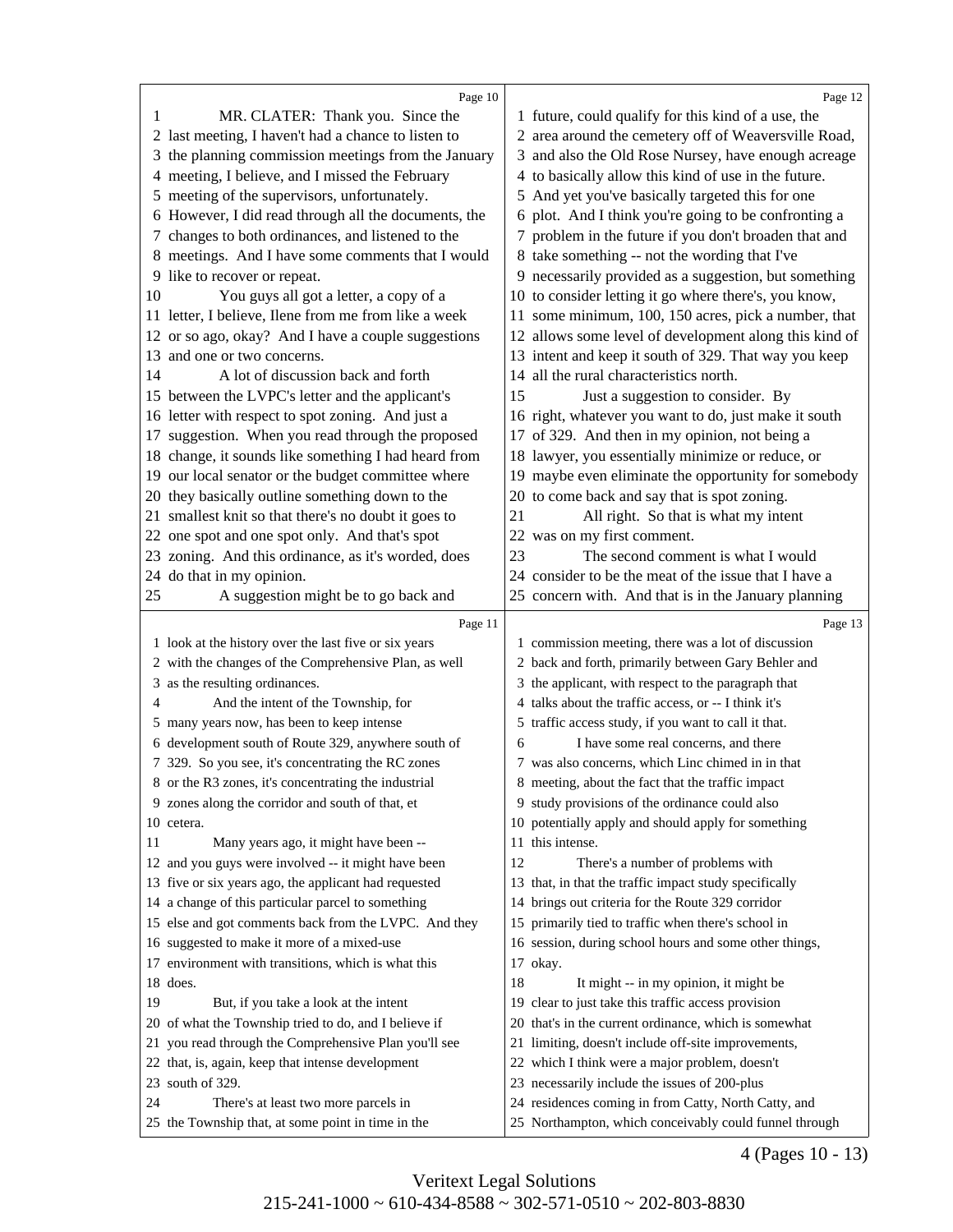<span id="page-8-0"></span>

|        | Page 14                                                                                                      |    | Page 16                                                                                                         |
|--------|--------------------------------------------------------------------------------------------------------------|----|-----------------------------------------------------------------------------------------------------------------|
|        | 1 this development and come out.<br>So I don't know where they're going to                                   |    | 1 Street West Bullshead intersection, which is going<br>2 to take it right to that area where there's a         |
| 2<br>3 | go with this. But I think you need to be a lot                                                               |    | 3 bridge.                                                                                                       |
| 4      | stronger now with the provisions of how you're                                                               | 4  | So, I think you need to be a little                                                                             |
| 5      | going to analyze that traffic.                                                                               |    | 5 stronger. It's an easy fix in my opinion to just                                                              |
| 6      | There's a lot of assumptions going                                                                           |    | 6 rework that one paragraph, that one section to say                                                            |
|        | 7 into that. In the past when we've done something                                                           |    | 7 there will be a traffic impact study and it will                                                              |
|        | 8 this major, there's been cooperation between the                                                           |    | 8 follow the standards that are already in the                                                                  |
|        |                                                                                                              |    | 9 ordinance with the exception that 329 restriction                                                             |
|        | 9 Township and applicant, specifically Rockefeller<br>10 and some of the other industrial areas, where       |    | 10 is removed and they have to basically do                                                                     |
|        |                                                                                                              |    |                                                                                                                 |
|        | 11 there's certain key assumptions that are made. And<br>12 that is, where does the traffic flow from and to | 12 | 11 everything.                                                                                                  |
|        |                                                                                                              |    | And make a decision, by the way, in                                                                             |
|        | 13 and what direction. So you have coming north,                                                             |    | 13 advance, because it could be six months or a year                                                            |
|        | 14 south, east, west, you take a look at all the                                                             |    | 14 until you see development plans and traffic study.                                                           |
|        | 15 access roads and you need to figure what your                                                             |    | 15 Make sure you take part in that traffic study, make<br>16 sure that the ordinance says you will take part in |
| 17     | 16 percentages are.                                                                                          |    | 17 it up front so they don't come in and just dump                                                              |
|        | I will tell you that the results of a<br>18 traffic study, using those assumptions, can vary                 |    |                                                                                                                 |
|        |                                                                                                              |    | 18 something in your laps. And address that bridge                                                              |
|        | 19 very, very wildly based on what assumptions you                                                           |    | 19 while you have the opportunity, because in another<br>20 nine months, that opportunity will be gone and      |
|        | 20 use. The same way with making sure that you target                                                        |    |                                                                                                                 |
|        | 21 off-site improvements. I notice that I -- I felt                                                          |    | 21 you'll be stuck with the two-lane bridge for 50                                                              |
|        | 22 when I listened to the January meeting, that there                                                        |    | 22 years. That's not good.                                                                                      |
|        | 23 was some reluctance on the part of the applicant to                                                       | 23 | By the way, the previous traffic study                                                                          |
|        | 24 really look at firming up what off-site areas would                                                       |    | 24 said 45 percent of the traffic going north on                                                                |
|        | 25 be looked at.                                                                                             |    | 25 Willowbrook was going to make a left turn on to                                                              |
|        |                                                                                                              |    |                                                                                                                 |
|        | Page 15                                                                                                      |    | Page 17                                                                                                         |
| 1      | My major concern is the bridge. The                                                                          |    | 1 Bullshead. Can you imagine that right now?                                                                    |
|        | 2 bridge is a real problem. And you see that --                                                              |    | 2 There's no left-turn lane, and with a two-lane                                                                |
|        | 3 hopefully you read the letter. You can see the                                                             |    | 3 bridge there, it can never be a left-turn lane. So                                                            |
|        | 4 issues there. It's not too late to get that bridge                                                         |    | 4 you need to fix that now.                                                                                     |
|        | 5 repaired in the three-lane fashion as opposed to                                                           | 5  | I'm going to disregard the piece that                                                                           |
|        | 6 two lanes.                                                                                                 |    | 6 I wrote in the letter with respect to building                                                                |
| 7      | You've got a million bucks in the                                                                            |    | 7 height, what Linc read. I think it addresses the                                                              |
|        | 8 bank; hopefully it's still there. That can be                                                              |    | 8 issue so it becomes a moot point.                                                                             |
|        | 9 added. It's not too late. As far as I've noticed,                                                          | 9  | And the last thing is when you're                                                                               |
|        | 10 the County has not ordered materials yet for that                                                         |    | 10 looking at something this intense, it's not in this                                                          |
|        | 11 bridge to be a two-lane. You can still make a                                                             | 11 | ordinance, it quite honestly isn't in the ordinance                                                             |
|        | 12 change and get that done right for the next 50                                                            |    | 12 as it -- not in the ordinance as recommended, it's                                                           |
|        | 13 years.                                                                                                    |    | 13 not in the current ordinance either. When you are                                                            |
| 14     | So, the whole area around the traffic                                                                        |    | 14 looking at residential development that this is --                                                           |
|        | 15 access and the traffic impact study I think should                                                        |    | 15 that is this intense, there should be provisions in                                                          |
|        | 16 be reworded to say there will be one, and they'll                                                         |    | 16 the ordinance to ensure that there's considerations                                                          |
|        | 17 follow the guidelines that are in the traffic                                                             |    | 17 for bus routes.                                                                                              |
|        | 18 impact section of the current ordinance, as far as                                                        | 18 | If you look at the current plan, which                                                                          |
|        | 19 study times, durations, et cetera. Include and                                                            |    | 19 obviously is not up for submission, there's no                                                               |
|        | 20 make sure that the access areas that are included,                                                        | 20 | place in there to get a bus in and out to service                                                               |
|        | 21 include those to the current developments in                                                              |    | 21 those apartments. That's a problem. And rather                                                               |
|        | 22 Northampton and North Catty, because they're going                                                        |    | 22 than waiting until you get a plan for something                                                              |
|        | 23 to filter through there.                                                                                  |    | 23 this intense I would suggest you simply put a                                                                |
| 24     | North Catty said they expected 50<br>25 percent of their traffic to come across the 4th                      |    | 24 provision in there from a performance criteria<br>25 standpoint that there needs to be provisions to be      |

5 (Pages 14 - 17)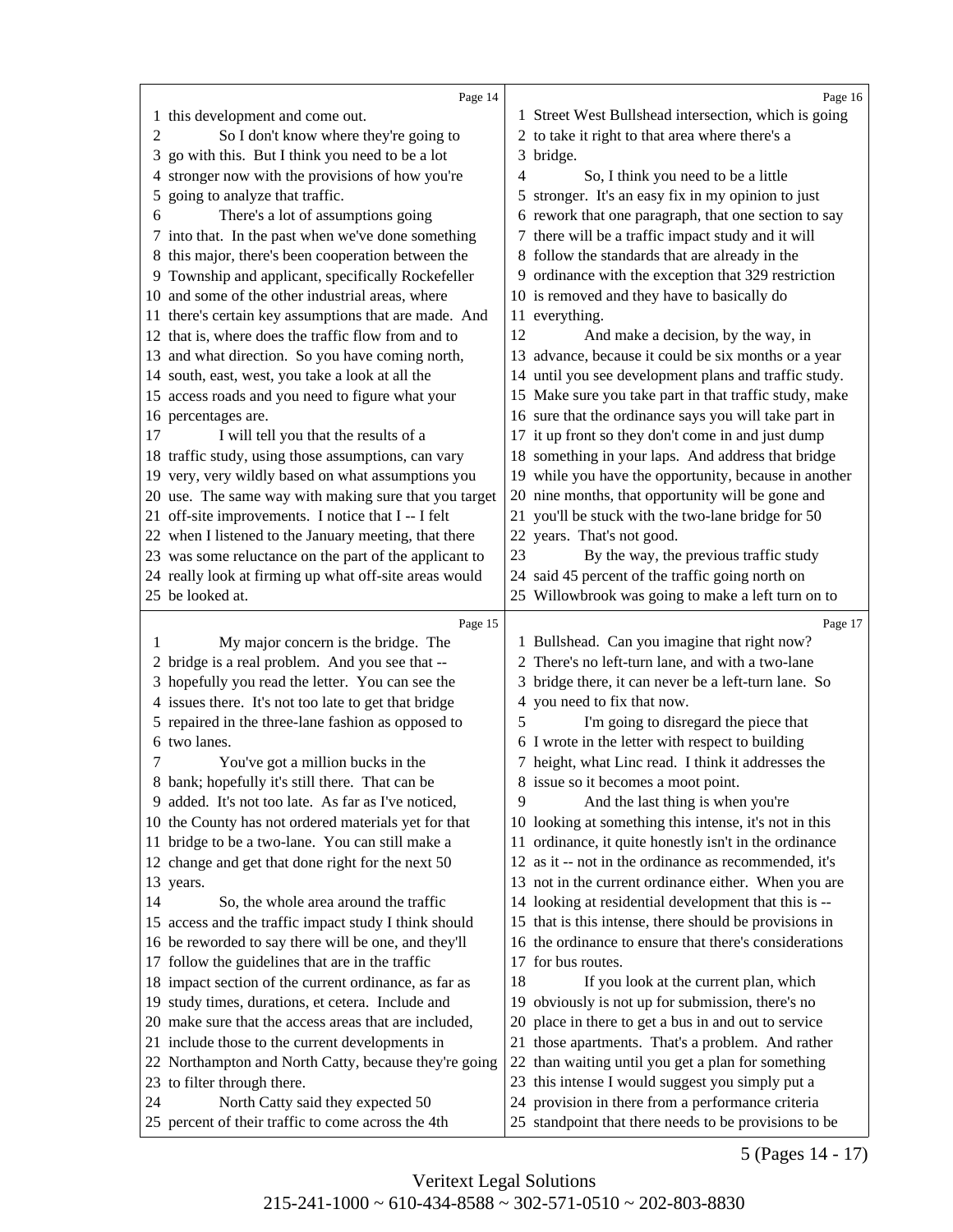<span id="page-9-0"></span>

|    | Page 18                                                                                               |    | Page 20                                                                                                      |
|----|-------------------------------------------------------------------------------------------------------|----|--------------------------------------------------------------------------------------------------------------|
|    | 1 able to provide bus service. The buses need to be                                                   | 1  | MR. HASSLER: Wasn't the reason -- one                                                                        |
|    | 2 able to get in and get back out.                                                                    |    | 2 of the reasons why we elected not to go with it,                                                           |
| 3  | The proposed plan will not allow a bus                                                                |    | 3 there was a lot of confusion going back and forth                                                          |
|    | 4 to get in and out efficiently, if at all. So you                                                    |    | 4 with county administration with this whole bridge                                                          |
|    | 5 might want to consider that, also.                                                                  |    | 5 issue at that time. And it was very --                                                                     |
| 6  | And I know this is -- all I would say                                                                 | 6  | MR. TREADWELL: Well, there was a lot                                                                         |
|    | 7 is, if you take a look at the one access road that                                                  |    | 7 of confusion and then the administration changed                                                           |
|    | 8 goes into this development, that's across from the                                                  |    | 8 from one county executive to another and that                                                              |
|    | 9 county park, that access road does not line up with                                                 |    | 9 created more -- because I think the exist -- the                                                           |
|    | 10 the park. Now that could be just because the way                                                   |    | 10 county executive that's in office now changed the                                                         |
|    | 11 it was drawn. But, they need to line up. If they                                                   |    | 11 P-3 program somehow. So yeah, there was -- there                                                          |
|    | 12 don't line up and they overlap like that,                                                          |    | 12 was confusion.                                                                                            |
|    | 13 guaranteed you'll have head-on crashes. People                                                     | 13 | But, like Gary said, the last official                                                                       |
|    | 14 coming out of each one of those.                                                                   |    | 14 action that this Board took was to notify the                                                             |
| 15 | It's the same problem they had at                                                                     |    | 15 county that we were fine with a two-lane road.                                                            |
|    | 16 Airport Road and Schoenersville Road. When the                                                     | 16 | MR. BEHLER: I just want to -- I'd                                                                            |
|    | 17 state first built that, the lanes were not quite                                                   |    | 17 like to bring it back up. Like, Mr. Clater did                                                            |
|    | 18 lined up right and they had a lot of head-on                                                       |    | 18 though, because we have newer members on the board,                                                       |
|    | 19 crashes, which resolved when the Rockefeller                                                       |    | 19 and I feel very strong, just like I did then, and I                                                       |
| 20 | development made those improvements and they                                                          |    | 20 was the only one who voted against that measure, as                                                       |
| 21 | realigned it by a few feet.                                                                           |    | 21 I do now, that a third lane is absolutely going to                                                        |
| 22 | So just another thing to consider.                                                                    |    | 22 be needed for the -- especially if this development                                                       |
|    | 23 That's all my comments. Thank you.                                                                 |    | 23 goes through. If this ordinance goes through and                                                          |
| 24 | Does anybody have any questions on the                                                                |    | 24 they come in and they build what is on the concept                                                        |
|    | 25 letter that I wrote or what I just said?                                                           |    | 25 plan, there's going to be so much more traffic                                                            |
|    |                                                                                                       |    |                                                                                                              |
|    |                                                                                                       |    |                                                                                                              |
|    | Page 19                                                                                               |    | Page 21                                                                                                      |
| 1  | Thank you.                                                                                            |    | 1 there making a left-hand turn. It's going to beery                                                         |
| 2  | MR. HASSLER: Okay. Thank you. Are                                                                     |    | 2 ridiculous. So, I feel we should reevaluate that.                                                          |
| 3  | there any other comments on this issue?                                                               | 3  | And like Mr. Clater stated, the                                                                              |
| 4  | MR. BEHLER: I think we should take                                                                    |    | 4 developer, previous developer, already gave us a                                                           |
|    | 5 time to discuss some of the points Mr. Clater had                                                   |    | 5 million dollars to do that lane. We have that                                                              |
|    | 6 recommended. I think for the newer members who are                                                  | 7  | 6 million dollars. It's still there.                                                                         |
|    | 7 not familiar, probably, with the bridge on                                                          |    | MR. HASSLER: Still there.                                                                                    |
|    | 8 Willowbrook Road right at the corner of West                                                        | 8  | MR. BEHLER: It's going to be a big                                                                           |
|    | 9 Bullshead, and I know we had made a vote last year,                                                 |    | 9 benefit to, not only our residents, but every                                                              |
|    | 10 maybe a year or two years at this point, I thought                                                 |    | 10 motorist that travels that road. And if we don't                                                          |
|    | 11 the last vote we made was our last effort -- or                                                    |    | 11 make that decision soon, especially, you know,                                                            |
|    | 12 last chance to change that. Is that not true,                                                      |    | 12 before the development goes in, if it goes in,                                                            |
|    | 13 Linc?                                                                                              |    | 13 we're going to have to, you know, live in that bed                                                        |
| 14 | MR. TREADWELL: I don't know. You                                                                      |    | 14 that we made.                                                                                             |
|    | 15 know, after that vote, we notified the county                                                      | 15 | MR. HASSLER: Any other comments from                                                                         |
|    | 16 that -- that our preference was a two-lane bridge.                                                 |    | 16 any other board members on the bridge issue?                                                              |
|    | 17 I have not talked to anybody at the county since                                                   | 17 | MR. LINK: So where do you go from                                                                            |
|    | 18 then. So I don't know where it is in the process.                                                  |    | 18 here with that?                                                                                           |
|    | 19 I don't know whether the -- whether it's been bid.                                                 | 19 | MR. HASSLER: Well, I would think                                                                             |
|    | 20 Remember it was a part of the P-3 program, and then                                                |    | 20 that, first of all, we would have to notify the                                                           |
|    | 21 it was out, and then I think they put it back in.                                                  |    | 21 county or ask the county if the option is still                                                           |
|    | 22 So I don't know what the construction timeframe is.                                                |    | 22 available, if they would be willing to widen it to                                                        |
|    | 23 I don't know if they're planning on replacing it<br>24 this year. And I don't know if you could do |    | 23 a three-lane bridge with our contribution. I guess<br>24 that would be the issue. That's the whole issue. |

6 (Pages 18 - 21)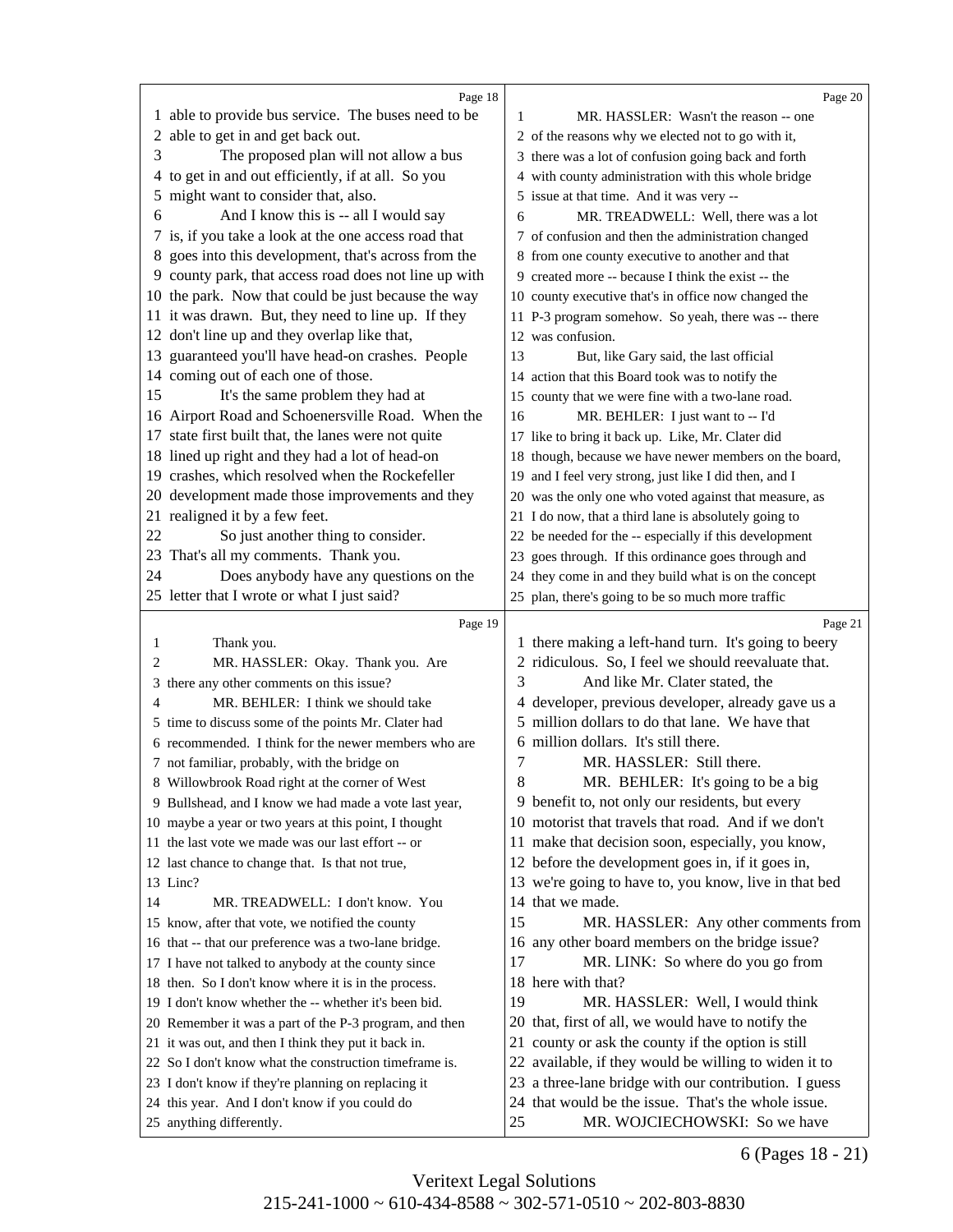<span id="page-10-0"></span>

|          | Page 22                                                                                           | Page 24                                                                                            |  |
|----------|---------------------------------------------------------------------------------------------------|----------------------------------------------------------------------------------------------------|--|
|          | 1 received email request for a meeting to identify                                                | * * *<br>1                                                                                         |  |
|          | 2 the utilities, basically the municipal utilities at                                             | 2<br>MR. KELHART: I had a comment. I was                                                           |  |
|          | 3 the intersection, so when they tie in. I think                                                  | 3 going to reserve my comment for item number nine,                                                |  |
|          | 4 that we could use that potentially as an                                                        | 4 but my comment kind of ties in with your talking                                                 |  |
|          | 5 opportunity to discuss whether it's off the table                                               | 5 about the replacement of that bridge at Willowbrook                                              |  |
|          | 6 or if it can be reinstated.                                                                     | 6 and West Bullhead Road.                                                                          |  |
| 7        | MR. TREADWELL: Is that email from the                                                             | I don't know who is responsible, who<br>7                                                          |  |
|          | 8 county?                                                                                         | 8 has jurisdiction, over this Willowbrook Road as far                                              |  |
| 9        | MR. WOJCIECHOWSKI: Yes -- well, it's                                                              | 9 as enforcement is concerned with tractor-trailer                                                 |  |
|          | 10 actually from their, I think --                                                                | 10 truck traffic.                                                                                  |  |
| 11       | MS. ECKHART: Their consulting                                                                     | 11<br>Just today I saw an 18-wheeler, pulled                                                       |  |
|          | 12 engineer, yeah.                                                                                | 12 over by a Northampton Borough cop. As he left, I                                                |  |
| 13       | MR. WOJCIECHOWSKI: -- their                                                                       | 13 waived to the cop and thanked him for stopping that                                             |  |
|          | 14 consulting engineer.                                                                           | 14 guy. They just replaced the utility pole at                                                     |  |
| 15       | MS. ECKHART: So that's their -- their                                                             | 15 Howertown Road and West Bullhead Road because the                                               |  |
|          | 16 really -- our last communication, which was                                                    | 16 trucks keep hitting that pole, and they're digging                                              |  |
|          | 17 actually March 8th was to get those meeting dates                                              | 17 into it, digging into it, digging into it. The                                                  |  |
|          | 18 together. Someone -- we're going to appear from                                                | 18 only thing left of that pole right now are farm                                                 |  |
|          | 19 the township, the engineers, myself, Tommy. And                                                | 19 utilities that are attached to that pole. I know                                                |  |
|          | 20 what they're saying is they're already in the                                                  | 20 that because I worked for PPL for 35 years, and I                                               |  |
|          | 21 process of final design, right-of-way and utility                                              | 21 know that the other utilities are the last to                                                   |  |
|          | 22 impact assessment. That's where they are.                                                      | 22 remove their utilities if they move them ever, and                                              |  |
| 23       | MR. WOJCIECHOWSKI: My recollection                                                                | 23 now you have a dual wood situation out there.                                                   |  |
|          | 24 was that they were in the sketch plan design --                                                | 24<br>What I'm getting at here is, trucks                                                          |  |
| 25       | MS. ECKHART: Yes.                                                                                 | 25 are still going to go down that road. Trucks are                                                |  |
|          |                                                                                                   |                                                                                                    |  |
|          |                                                                                                   |                                                                                                    |  |
| 1        | Page 23                                                                                           | Page 25                                                                                            |  |
|          | MR. WOJCIECHOWSKI: -- and they asked                                                              | 1 still going to make a right-hand turn to go to                                                   |  |
|          | 2 us if they wanted to do three -- two-lane or                                                    | 2 FedEx and any warehouse that's down there. They're                                               |  |
|          | 3 three-lane, and that's when they went ahead for                                                 | 3 going to -- they're already dug up, multiple times,                                              |  |
| 5        | 4 preliminary design after that.                                                                  | 4 the guide rail. I don't blame the Township or the                                                |  |
|          | MS. ECKHART: And some of you may<br>6 recall, we did discuss several months ago the               | 5 county for replacing it. Because no sooner does                                                  |  |
|          |                                                                                                   | 6 the county replace that, another truck is going to<br>7 run over it.                             |  |
|          | 7 discussion of the detour. So those -- those --<br>8 that was with our Chapter 105, or whatever, | 8<br>Who has jurisdiction to stop the                                                              |  |
|          | 9 permitting from DEP. So this is something that                                                  | 9 trucks? We're going to have a development there                                                  |  |
|          | 10 they've been actively working on and have --                                                   | 10 with children. There's already -- the Kay builders                                              |  |
| 11       | MR. WOJCIECHOWSKI: For the past year                                                              | 11 is being built. Fuller is going to be built. You                                                |  |
|          | 12 and a half.                                                                                    | 12 have a high school across the street. You got kids                                              |  |
| 13       | MS. ECKHART: Yeah, past year and a                                                                | 13 going to be riding bicycles. Now, you're going to                                               |  |
|          | 14 half.                                                                                          | 14 have more 18-wheelers if you replace that bridge.                                               |  |
| 15       | MR. KELHART: Mr. Hassler, I have a                                                                | 15<br>I remember years ago I was at a                                                              |  |
|          | 16 comment. I was going to reserve my comment --                                                  | 16 meeting down at the township office. And the topic                                              |  |
| 17       | MR. HASSLER: Wait. Sir, this is                                                                   | 17 of the bridge came up. And I said, I would not                                                  |  |
|          | 18 during a public hearing. If you are going to                                                   | 18 replace that bridge, maybe maintain it, because                                                 |  |
|          | 19 speak, you have to stand up, give your name, and be                                            | 19 once you replace that bridge, you have created an                                               |  |
|          | 20 sworn in.                                                                                      | 20 attractive nuisance. And I think, Mr. Hassler, I                                                |  |
| 21       | MR. KELHART: Very good. Very good.                                                                | 21 think you remember me saying that.                                                              |  |
|          | 22 Good evening. My name is John Kelhart. I live at                                               | 22<br>Working for PPL, we have power lines,                                                        |  |
| 23       | Willow Green.                                                                                     | 23 all over the place. We have them right here at                                                  |  |
| 24<br>25 | <b>JOHN KELHART</b>                                                                               | 24 Howertown Road. People think the land underneath<br>25 that belongs to PPL. It doesn't. It's an |  |

7 (Pages 22 - 25)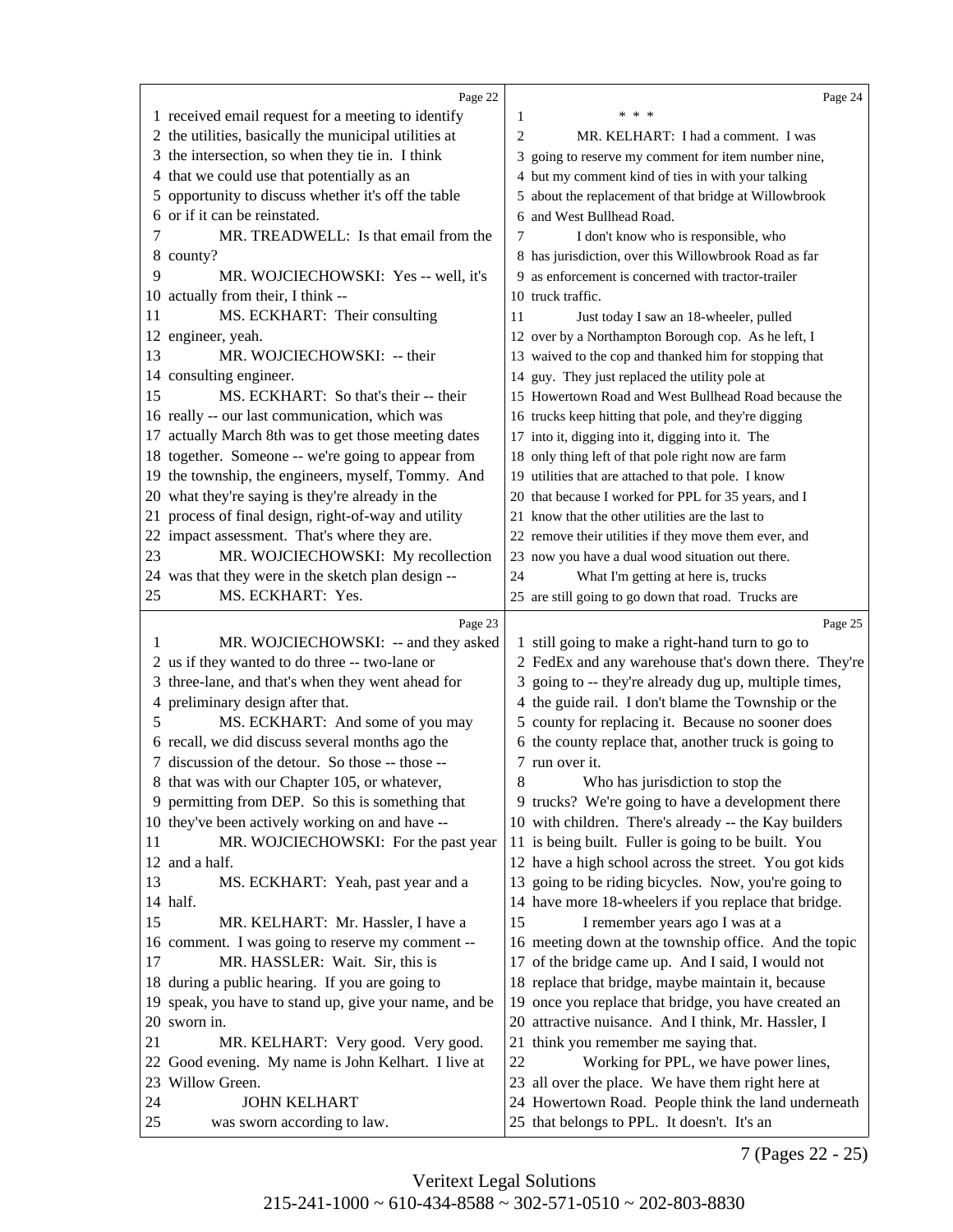<span id="page-11-0"></span>

|    | Page 26                                                                                                     |    | Page 28                                                                                                      |
|----|-------------------------------------------------------------------------------------------------------------|----|--------------------------------------------------------------------------------------------------------------|
|    | 1 attractive nuisance. People ride across it and it                                                         |    | 1 before that Allen, Northampton Borough sign is, he                                                         |
|    | 2 belongs on somebody else's private property. You                                                          |    | 2 had him.                                                                                                   |
|    | 3 make that bridge three, four lanes, you're going to                                                       | 3  | MR. TREADWELL: Well, I mean, like you                                                                        |
|    |                                                                                                             |    | 4 said, Catasauqua was and Northampton have police                                                           |
|    | 4 attract nuisance -- you're going to basically say,                                                        |    | 5 forces. Allen Township does not.                                                                           |
|    | 5 trucks, come on down West Bullhead and make your                                                          | 6  | MR. KELHART: I know. I know it's a                                                                           |
|    | 6 right turn on to Willowbrook. Trucks coming out of                                                        |    |                                                                                                              |
|    | 7 FedEx, sure, make your left turn and go north on                                                          |    | 7 minute issue as far as the state police are                                                                |
|    | 8 Willowbrook. You're creating attractive nuisance.                                                         |    | 8 concerned. But I'm saying, you know, if you open                                                           |
| 9  | That's all I want to say. But I have                                                                        |    | 9 up that bridge, if you correct that bridge, and you                                                        |
|    | 10 something here, and I sent this along, at least I                                                        |    | 10 make that bridge a concrete bridge and a three-lane                                                       |
|    | 11 thought I did, I picked this sign up, a road sign                                                        |    | 11 bridge, et cetera, you are creating an attractive                                                         |
|    | 12 over off Cetronia Road in Upper Macungie Township,                                                       |    | 12 nuisance. Your inviting that truck traffic.                                                               |
|    | 13 Cetronia and Krocks Road. It has a truck with a                                                          | 13 | You're not saying, don't come down                                                                           |
|    | 14 hash mark going through it. I'll show it to you.                                                         |    | 14 here. You're saying, hey, look, I have a brand new                                                        |
|    | 15 It says, warning, absolutely no trucks over 30 feet                                                      | 15 | bridge. I have a brand new guide rail, roll it                                                               |
|    | 16 permitted, unless otherwise permitted, strictly                                                          |    | 16 over.                                                                                                     |
|    | 17 enforced.                                                                                                | 17 | I don't know. I'm just saying.                                                                               |
| 18 | How do we get that? Can we -- is                                                                            | 18 | MR. TREADWELL: I know, but --                                                                                |
|    | 19 that -- can I bring it to you, please? How can you                                                       | 19 | MR. KELHART: I live there.                                                                                   |
|    | 20 enforce that? Is that something you can put up                                                           | 20 | MR. TREADWELL: I think that those are                                                                        |
|    | 21 there and enforce that?                                                                                  |    | 21 the two sides of the coin that the Board weighed                                                          |
| 22 | MR. HASSLER: Where -- all depends                                                                           | 22 | and struggled with for a while over the three-lane                                                           |
|    | 23 on -- like, I guess you can ask -- all depends if                                                        | 23 | bridge. And as Ilene and Gary said, the last vote                                                            |
|    | 24 it's a township road, a state road, and if you have                                                      | 24 | was to leave it two lanes.                                                                                   |
|    | 25 a police department.                                                                                     | 25 | MR. KELHART: That's good.                                                                                    |
|    |                                                                                                             |    |                                                                                                              |
|    | Page 27                                                                                                     |    |                                                                                                              |
| 1  | MR. TREADWELL: Well, the issue is not                                                                       | 1  | Page 29<br>MR. TREADWELL: Maybe because of that                                                              |
|    | 2 -- yeah, I've seen them. I know what it is.                                                               |    | 2 issue. But the other side of that argument is                                                              |
| 3  | The issue is not -- I mean, the first                                                                       |    | 3 that, you know, over time, would we need three                                                             |
|    | 4 issue is to do an engineering study that shows that                                                       |    |                                                                                                              |
|    |                                                                                                             | 5  | 4 lanes? And nobody has a crystal ball, so                                                                   |
|    | 5 certain trucks of certain sizes or weight shouldn't                                                       |    | MR. KELHART: I know. I'm just saying                                                                         |
|    | 6 be there. But that's not really the issue we have.<br>7 The issue we have is the enforcement issue. And   |    | 6 based on my living there, I think you're going to                                                          |
|    |                                                                                                             |    | 7 create an attractive nuisance. You're going to                                                             |
|    | 8 because we don't have a local police force, we have                                                       |    | 8 have trucks go down that road, they're going to                                                            |
|    | 9 the state police and the state police are busy,<br>$10$ so                                                |    | 9 come out of FedEx, they're going to come out of<br>10 whatever is there, and they're going to make a       |
| 11 |                                                                                                             |    |                                                                                                              |
|    | MR. KELHART: Actually I've seen                                                                             |    | 11 right turn and go north on Howertown -- excuse me,                                                        |
|    | 12 Catasauqua Police Department pull people over on                                                         |    | 12 Willowbrook Road. And then they're going to go on<br>13 Savage Road, and then they're going to go on 329. |
|    | 13 Howertown Road. Now, today I actually did see a<br>14 Northampton patrol SUV pull that guy over. I don't |    |                                                                                                              |
|    |                                                                                                             |    | 14 I thank you for your time, though. Thank you very<br>15 much.                                             |
|    | 15 know what type of fine they're giving them. I<br>16 don't know how -- you know, I don't know how you     | 16 | MR. HASSLER: Well, the question is                                                                           |
|    | 17 enforce it.                                                                                              |    |                                                                                                              |
| 18 | MR. TREADWELL: I don't know, but                                                                            |    | 17 whether -- not whether or not -- the bridge is<br>18 going to be repaired. That is -- the question now    |
|    | 19 Northampton and Catasauqua should not be pulling                                                         |    |                                                                                                              |
|    |                                                                                                             |    | 19 is whether they would -- whether we want to ask<br>20 them to see if it would go to three lanes or        |
|    | 20 people over in Allen Township, unless the violation                                                      |    |                                                                                                              |
|    | 21 occurred in their municipality and they followed                                                         |    | 21 stay -- or if they're saying no it's staying at two<br>22 lanes.                                          |
| 23 | 22 them into Allen Township.<br>MR. KELHART: I believe it did,                                              | 23 | But an answer to your question,                                                                              |
|    | 24 because for him to make the right turn from                                                              |    | 24 there's going to be a brand new bridge there and                                                          |

8 (Pages 26 - 29)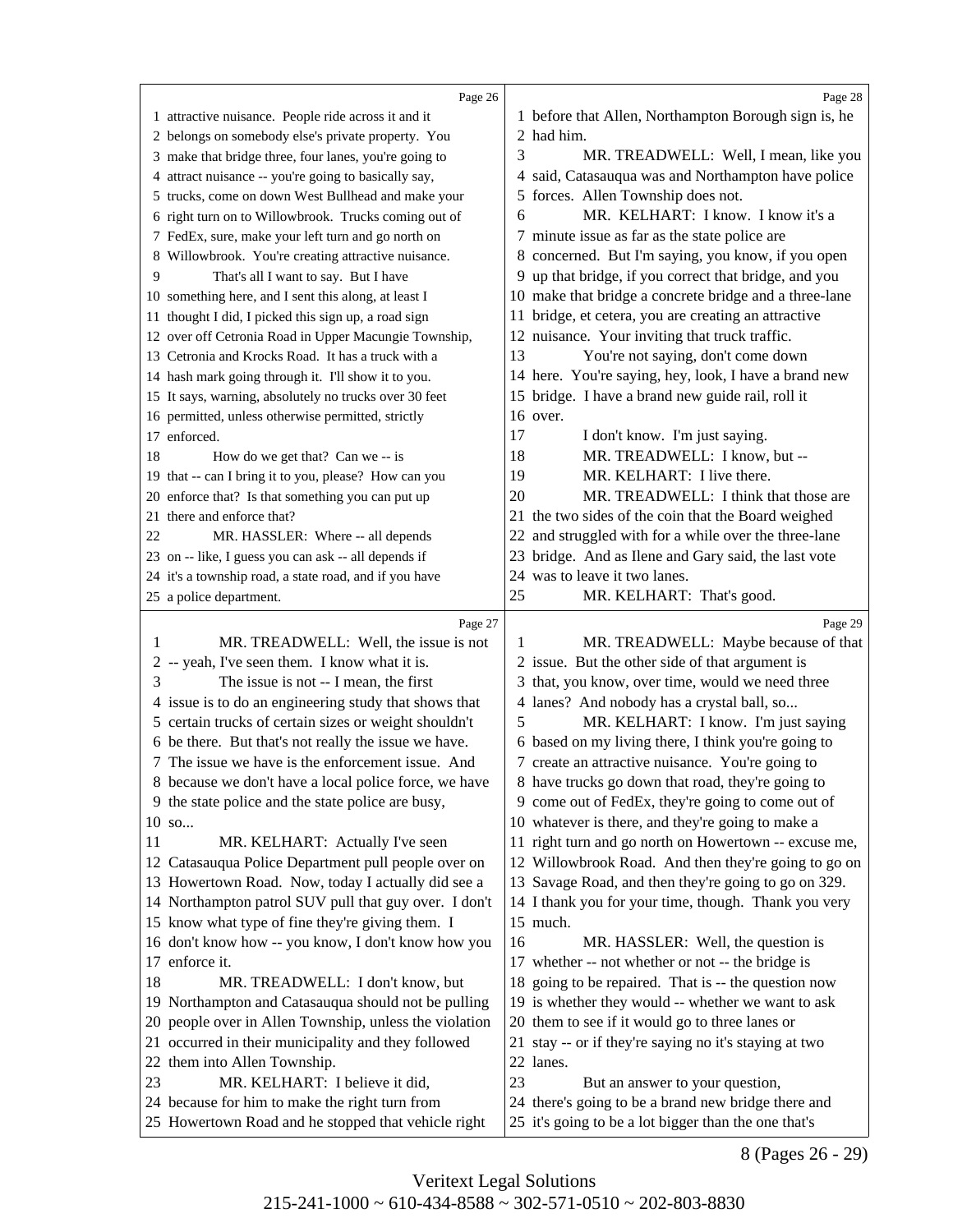<span id="page-12-0"></span>

|    | Page 30                                                                                                       |    | Page 32                                                                                                  |
|----|---------------------------------------------------------------------------------------------------------------|----|----------------------------------------------------------------------------------------------------------|
|    | 1 there now.                                                                                                  |    | MR. TREADWELL: Well I think at the                                                                       |
| 2  | MS. ECKHART: Yeah, it's not going to                                                                          |    | 2 February 22nd meeting, the traffic engineer was                                                        |
|    | 3 be weight restricted.                                                                                       |    | 3 here, correct? And he explained the study that he                                                      |
| 4  | MR. HASSLER: It's not going to be                                                                             |    | 4 was going to perform based on the language in the                                                      |
|    | 5 weight restricted.                                                                                          |    | 5 zoning ordinance amendment.                                                                            |
| 6  | MR. LINK: If they have two lanes,                                                                             | 6  | I don't know that I could re-recite                                                                      |
|    | it's going to be much wider than it is now.                                                                   |    | 7 what he explained off the top of my head. But I                                                        |
| 8  | MR. HASSLER: The bridge is coming.                                                                            |    | 8 think at that time, everybody was satisfied with                                                       |
| 9  | And we --                                                                                                     |    | 9 his explanation of what the traffic access study                                                       |
| 10 | MR. KELHART: I understand that.                                                                               |    | 10 was going to do. And the issue that the applicant                                                     |
| 11 | MR. HASSLER: We can ask them -- we                                                                            |    | 11 brought up in terms of the traffic impact study                                                       |
|    | 12 can make a decision here and we can possibly ask                                                           |    | 12 was, traffic impact study is a term of art that                                                       |
|    | 13 them to do, you know, to widen it or whatever. But                                                         |    | 13 PennDOT uses, and it requires studying off-site                                                       |
|    | 14 the bridge is coming. Concrete.                                                                            |    | 14 intersections and/or roadways if PennDOT says so.                                                     |
| 15 | MR. KELHART: It's -- what's that word                                                                         | 15 | And that was the issue between, you                                                                      |
|    | 16 you call that, something dysfunctional?                                                                    |    | 16 know, whether to call it a traffic impact study or                                                    |
| 17 | MS. ECKHART: Obsolete.                                                                                        |    | 17 a traffic access study. We do not have a                                                              |
| 18 | MR. KELHART: Obsolete, yeah.                                                                                  |    | 18 requirement that anybody do off-site improvements                                                     |
| 19 | MS. ECKHART: The new bridge, no                                                                               |    | 19 because we haven't done the other traffic impact                                                      |
|    | 20 matter what amount of lanes, will no longer be                                                             |    | 20 study that allows us to impose impact fees. We                                                        |
|    | 21 weight restricted. So that's really the only                                                               |    | 21 have not performed that. So we don't the ability                                                      |
|    | 22 reason police enforce there now. So that will --                                                           |    | 22 to require off-site improvements.                                                                     |
|    | 23 that interest from the state police will probably                                                          | 23 | The off-site improvements that                                                                           |
|    | 24 go away.                                                                                                   |    | 24 Mr. Clater mentioned that some of the other                                                           |
| 25 | MR. KELHART: Uh-huh, yeah.                                                                                    |    | 25 property owners and/or developers in the township                                                     |
|    |                                                                                                               |    |                                                                                                          |
|    |                                                                                                               |    |                                                                                                          |
|    | Page 31                                                                                                       |    | Page 33                                                                                                  |
| 1  | MS. ECKHART: So there will be trucks                                                                          |    | 1 have done, were voluntary contributions. They were                                                     |
|    | 2 on Willowbrook Road. They might even drive out to                                                           | 3  | 2 not mandated by the ordinance.                                                                         |
| 4  | 3 329. And they're just a fact of life.                                                                       |    | But I think Mr. Kaplin maybe wants to                                                                    |
|    | MR. KELHART: I know it is. I know.                                                                            |    | 4 explain what they propose to do in terms of the                                                        |
| 6  | 5 I just wanted to get it off my chest.                                                                       | 6  | 5 traffic access study.                                                                                  |
| 7  | MS. ECKHART: Yeah, I know.                                                                                    |    | MR. KAPLIN: My recollection of what<br>7 John Wichner said is, that when we come in                      |
|    | MR. KELHART: You see it too often.                                                                            |    |                                                                                                          |
|    | 8 And now with Fullers development, and more children                                                         |    | 8 initially, we're going to do an overall traffic                                                        |
|    | 9 out, there kids on bicycles riding. They're going                                                           |    | 9 study, estimating all of the traffic that we will                                                      |
|    | 10 to go down that way and go to the park. And you                                                            |    | 10 create. However, the improvements will be time to                                                     |
|    | 11 have trucks. All right. Thank you very much for<br>12 your -- hearing me out. Appreciate that.             |    | 11 go in as the roads are built that need those                                                          |
| 13 | MR. BEHLER: One last point from                                                                               |    | 12 improvements. So it is a complete traffic impact<br>13 study except with regard to what Linc said. It |
|    | 14 Mr. Clater's letter. As it relates to the traffic                                                          |    | 14 doesn't include off-sites because municipality                                                        |
|    |                                                                                                               |    |                                                                                                          |
|    | 15 study, traffic access study, traffic impact study,<br>16 I know we have talked about this in great detail, | 16 | 15 cannot require off-sites.<br>So we're going to do the -- we're                                        |
|    | 17 but I thought I understood it until Mr. Clater                                                             |    | 17 going to do everything, and we're going to take                                                       |
|    | 18 brought some points up, so I want to make sure we                                                          |    | 18 into account other developments whether they're                                                       |
|    | 19 all clearly understand what this study is that                                                             |    | 19 coming from North Catty, or wherever they're                                                          |
|    | 20 we're going to require them to do.                                                                         |    | 20 coming, we still have to analyze what's there now,                                                    |
| 21 | During our last discussion at the end,                                                                        |    | 21 what will be added by existing or planned new                                                         |
|    | 22 I was under the assumption that it was going to --                                                         |    | 22 development, plus our traffic. And we're going to                                                     |
|    | 23 no matter what the name was, it was still going to                                                         |    | 23 have to make those accesses work to the best that                                                     |
|    | 24 meet our current traffic impact study requirements.                                                        |    | 24 we can, so                                                                                            |

9 (Pages 30 - 33)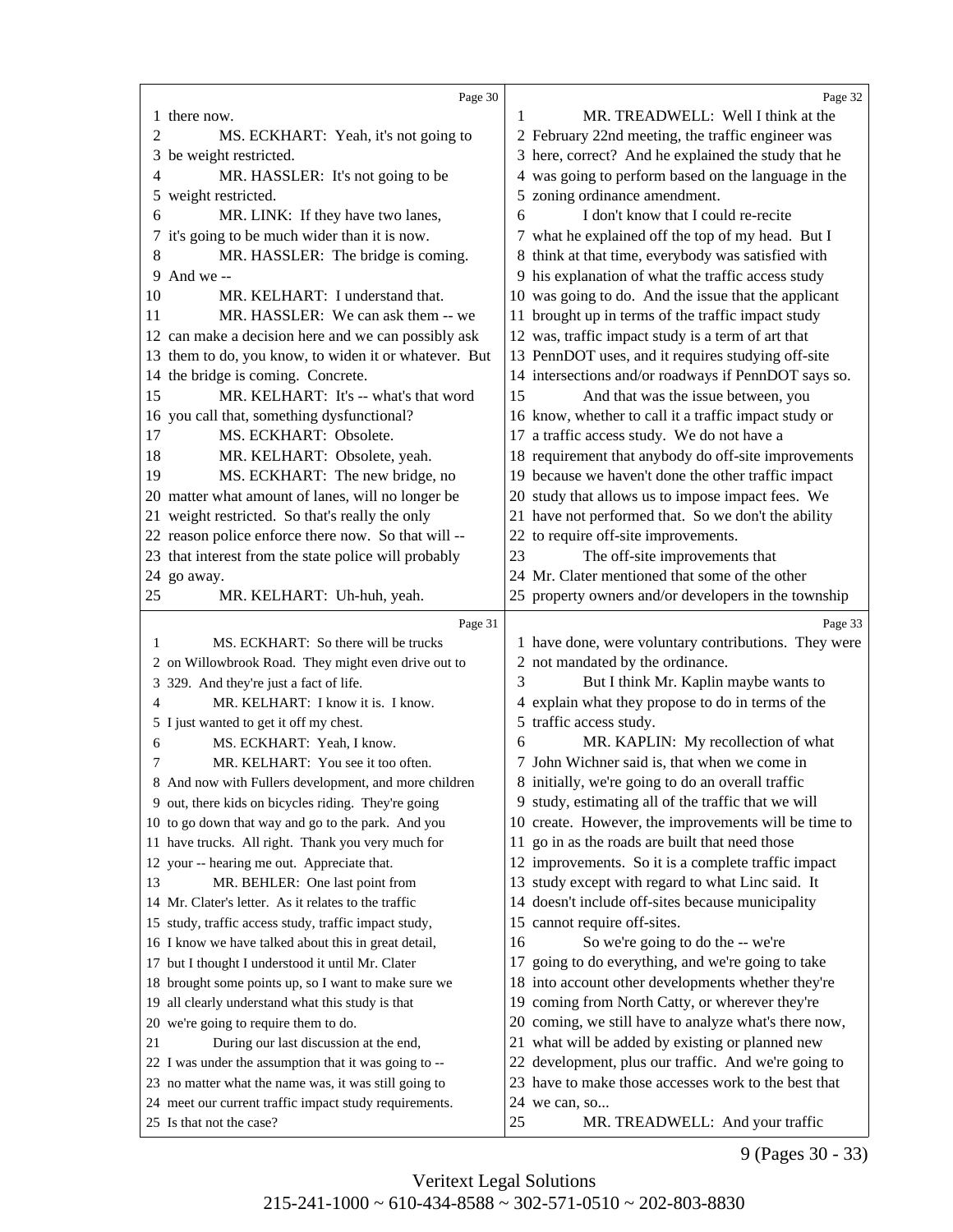<span id="page-13-0"></span>

|    | Page 34                                                                                      |    | Page 36                                                                                      |
|----|----------------------------------------------------------------------------------------------|----|----------------------------------------------------------------------------------------------|
|    | 1 engineer, before performing and submitting the                                             |    | 1 you, Dale, that was all the comments I had.                                                |
|    | 2 study, will meet with the township engineer to                                             | 2  | MR. CLATER: Can I add one final                                                              |
| 3  | discuss --                                                                                   |    | 3 comment, please? Thank you. Gene Clater again.                                             |
| 4  | MR. KAPLIN: Wouldn't do it -- I don't                                                        | 4  | All right. Having heard everything                                                           |
|    | 5 mean to be a wise guy, but wouldn't do it any other                                        |    | 5 and heard what Linc said, I understand what the                                            |
| 6  | way. What's the point -- yeah.                                                               |    | 6 issue is. Because our traffic impact study                                                 |
| 7  | MR. TREADWELL: Just want to make it                                                          |    | 7 obviously had a lot of PennDOT influence over that.                                        |
|    | 8 clear.                                                                                     |    | 8 And I understand the off-site improvement piece.                                           |
| 9  | MR. BEHLER: Do we have some control                                                          | 9  | However, one thing that you can't                                                            |
|    | 10 over, like, the time of days? I think it's a very                                         |    | 10 consider is, that bridge -- first of all, their                                           |
| 11 | good point that we need to calculate -- make sure                                            |    | 11 proposed development, if you take a look at the                                           |
| 12 | the high school is in session, make sure it's                                                |    | 12 track, it encompasses West Bullshead to                                                   |
|    | 13 during the times that the buses come in and out.                                          |    | 13 Willowbrook, down Willowbrook to basically the                                            |
|    | 14 We have to make sure we're calculating for all                                            |    | 14 start of Lot 5. I guess it would be Rockefeller                                           |
|    | 15 that.                                                                                     |    | 15 Lot 5.                                                                                    |
| 16 | MR. KAPLIN: Let me tell you from the                                                         | 16 | So their proposal in addition to                                                             |
|    | 17 developer's side, Gary. we always make sure that                                          |    | 17 abutting the borough and -- both boroughs actually,                                       |
|    | 18 the traffic engineers, that they do it at the right                                       |    | 18 North Catty and Northampton, fully -- fully abuts                                         |
|    | 19 time of the year, meaning when school is in                                               |    | 19 West Bullshead and Willowbrook.                                                           |
|    | 20 session. Because if, as a developer's lawyer, we                                          | 20 | Technically, I think you can make an                                                         |
|    | 21 come into a municipality when we did a traffic                                            |    | 21 argument that the Willowbrook bridge, since it                                            |
|    | 22 study when the schools are not in place, I'll get                                         |    | 22 abuts on their property and where they're going to                                        |
|    | 23 laughed out of the township.                                                              |    | 23 be developing, is considered to be part of their                                          |
| 24 | So we're ahead -- we're ahead on that.                                                       |    | 24 development. So I don't disagree with the fact                                            |
|    | 25 And we will do -- we usually do the morning peak,                                         |    | 25 that extending it out to Savage and Willowbrook, or                                       |
|    |                                                                                              |    |                                                                                              |
|    |                                                                                              |    |                                                                                              |
|    | Page 35                                                                                      |    | Page 37                                                                                      |
|    | 1 the afternoon peak and the Saturday peak. And if                                           |    | 1 going further south, or looking at Fourth and West                                         |
|    | 2 there is another peak, which I don't think I've                                            |    | 2 Bullshead would be technically off-site; I do not                                          |
|    | 3 ever seen because of the schools, then we'll study                                         |    | 3 believe the bridge is. Because it abuts on the                                             |
|    | 4 that also so that within limits, we'll have                                                |    | 4 road that is fully, you know, their development.                                           |
| 6  | 5 accesses to all -- not only work for everybody<br>else, but will work for our development. | 6  | 5 It runs the whole length of it                                                             |
| 7  |                                                                                              |    | MR. KAPLIN: Mr. Clater, I suggest you                                                        |
|    | MR. BEHLER: I just don't want to see<br>8 it done in the summertime and then not accounting  |    | 7 read the definition in the municipality's planning                                         |
|    | 9 for the school traffic during the school year.                                             |    | 8 code. It's not what you're saying. It's necessary<br>9 for entrance to our property.       |
| 10 | MR. KAPLIN: Theoretically, PennDOT                                                           | 10 |                                                                                              |
|    | 11 has factors that you can take a study out of                                              |    | MR. CLATER: But, would you not agree<br>11 that with 900-plus developed homes that are going |
| 12 | sequence, out of the right month, and build it up.                                           |    | 12 to be in the combined new development between North                                       |
|    | 13 I -- that doesn't make any sense from a developer's                                       |    | 13 Catty, Northampton and Allen, your concern should                                         |
| 14 | point of view.                                                                               |    | 14 be adequate access in and out, and not creating                                           |
| 15 | MR. BHELER: I'm sure, Stan --                                                                |    | 15 bottle necks, I would hope.                                                               |
| 16 | MR. WOJCIECHOWSKI: You have the                                                              | 16 | So if you can support the township                                                           |
| 17 | school right next door, so those factors would be                                            |    | 17 going back -- and by the way, I would make an                                             |
| 18 | thrown off.                                                                                  |    | 18 argument that if it's just in the design phase, it                                        |
| 19 | MR. BEHLER: I'm assuming when you're                                                         |    | 19 means they have probably not ordered culverts, et                                         |
| 20 | going to meet with them before they do it, you will                                          |    | 20 cetera, et cetera, et cetera. Even if it costs                                            |
| 21 | make sure that --                                                                            |    | 21 another one or two -- or, you know, even a quarter                                        |
| 22 | Mr. WOJCIECHOWSKI: We have all that                                                          |    | 22 million of redesign to go from to two to three                                            |
| 23 | clarified. We call it basically the scoping                                                  |    | 23 bridge, you're way ahead of the game because you                                          |
|    | 24 meeting.                                                                                  |    | 24 just beat that 50-year calendar by doing it right.                                        |

10 (Pages 34 - 37)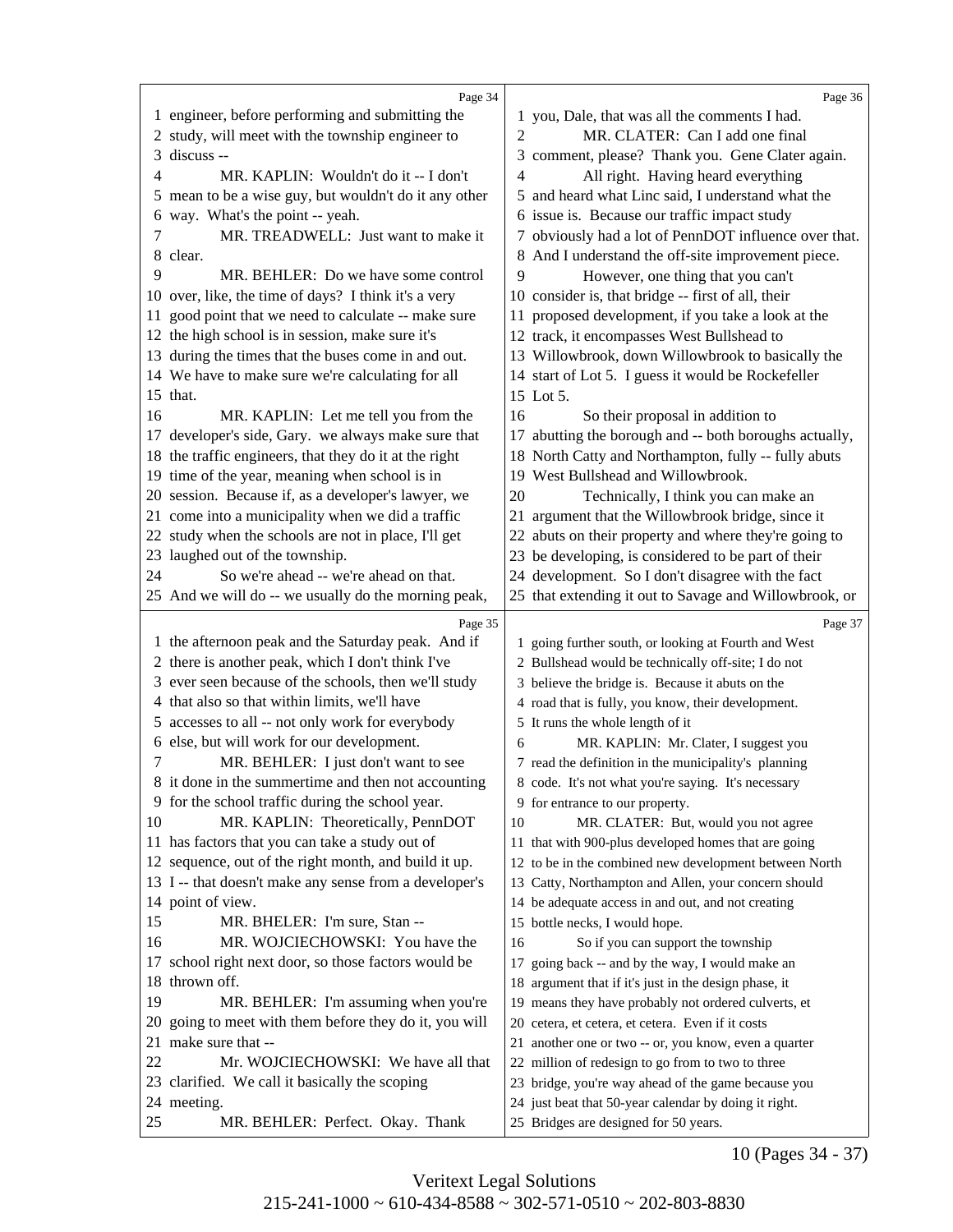<span id="page-14-0"></span>

|          | Page 38                                                                                |    | Page 40                                                               |
|----------|----------------------------------------------------------------------------------------|----|-----------------------------------------------------------------------|
| 1        | That intersection when Rockefeller did                                                 |    | 1 guess the next thing is we --                                       |
|          | 2 the analysis showed that once they're fully built                                    | 2  | MR. TREADWELL: Yeah, I don't think                                    |
|          | 3 out -- and that didn't include, by the way, the                                      |    | 3 the bridge issue really affects the ordinances. I                   |
|          | 4 warehouse that's now in Han-Le-Co, which is up and                                   |    | 4 mean, it's -- there's nothing in the ordinance that                 |
|          | 5 running, or close to it I guess. Showed that when                                    |    | 5 talks about the bridge. Whether it's two or three                   |
|          | 6 fully developed, that intersection was going to be                                   |    | 6 lanes is going to be a different issue.                             |
|          | 7 rated F, which means as bad as it can get. Almost.                                   | 7  | But, so if the Board is ready, you                                    |
| 8        | Current, it was a C.                                                                   |    | 8 have two ordinances in front of you. The first                      |
| 9        | So you add these homes, and even if                                                    |    | 9 thing we would need do is close the public hearing,                 |
|          | 10 you had some of the swizzling of the tenants for                                    | 10 | and then you can vote on both ordinances.                             |
|          | 11 all the properties, there's still going to be a lot                                 | 11 | MR. BEHLER: Is it one hearing for                                     |
|          | 12 of traffic. Performance is going to be bad because                                  |    | 12 both?                                                              |
|          | 13 you cannot have a dedicated protected left-turn                                     | 13 | MR. TREADWELL: Yes.                                                   |
|          | 14 lane. That's a problem, given that 45 percent of                                    | 14 | MR. BEHLER: I will make a motion to                                   |
|          |                                                                                        |    | 15 go ahead and close the hearing.                                    |
|          | 15 traffic was projected to be turning left.                                           |    |                                                                       |
| 16       | So I understand what you're saying,                                                    | 16 | MR. LINK: I'll second.                                                |
|          | 17 too. But I would hope that you have an interest in                                  | 17 | MR. HASSLER: Okay, we have a motion                                   |
|          | 18 working with everybody to make sure that that                                       |    | 18 and a second to close the public hearing. Any                      |
|          | 19 particular area, which is a problem area, is                                        |    | 19 questions? If not, Jason Frack?                                    |
|          | 20 properly addressed for your potential occupants, as                                 | 20 | MR. FRACK: Yes.                                                       |
|          | 21 well as for the future of the township and the                                      | 21 | MR. HASSLER: Paul Link?                                               |
|          | 22 people traveling through the township.                                              | 22 | MR. LINK: Yes.                                                        |
| 23       | Again, thank you.                                                                      | 23 | MR. HASSLER: Gary Behler?                                             |
| 24       | MR. HASSLER: Okay. Any other                                                           | 24 | MR. BEHLER: Yes.                                                      |
|          | 25 comments on this issue? From the Board or                                           | 25 | MR. HASSLER: And myself, yes.                                         |
|          |                                                                                        |    |                                                                       |
|          |                                                                                        |    |                                                                       |
|          | Page 39<br>1 whatever?                                                                 | 1  | Page 41                                                               |
| 2        | So what's the wish of the Board? Do                                                    |    | MR. TREADWELL: So the proposed                                        |
|          | 3 we want to reach out to the county as soon as                                        |    | 2 amendment to the zoning ordinance is Ordinance<br>3 Number 2022-01. |
|          |                                                                                        | 4  | MR. BEHLER: I will make a motion that                                 |
|          | 4 possible, even maybe ahead of this meeting and see<br>5 if it's still possible to -- |    |                                                                       |
| 6        | MR. BEHLER: I'll make a motion that                                                    |    | 5 we adopt Zoning Ordinance 2022-01 as it relates to                  |
|          |                                                                                        | 7  | 6 the mixed-use village.<br>MR. LINK: I'll second.                    |
|          | 7 we reach out to the County and inquire whether it's                                  |    |                                                                       |
|          | 8 still possible to add a third lane, left-turning                                     | 8  | MR. HASSLER: We have a motion and a                                   |
|          | 9 lane, coming from the south to the bridge at this                                    |    | 9 second to adopt 2022-01 Ordinance. Any questions                    |
|          | 10 point.                                                                              | 11 | 10 on the Board? If not, roll call. Jason Frack?                      |
| 11       | MR. FRACK: I'll second the motion.                                                     | 12 | MR. FRACK: Yes.                                                       |
| 12       | MR. HASSLER: Okay, we have a motion                                                    |    | MR. HASSLER: Paul Link?                                               |
|          | 13 and a second to reach out to Northampton County to                                  | 13 | MR. LINK: Yes.                                                        |
|          | 14 see if it's not too late to widen the bridge. Of                                    | 14 | MR. HASSLER: Gary Behler?                                             |
|          | 15 course, we have a million dollars we can                                            | 15 | MR. BEHLER: Yes.                                                      |
|          | 16 contribute.                                                                         | 16 | MR. HASSLER: And myself, yes.                                         |
| 17       | Any questions? Roll call.                                                              | 17 | MR. TREADWELL: And then the proposed                                  |
| 18       | Jason Frack?                                                                           |    | 18 amendment to the SALDO is Ordinance Number 2022-02.                |
| 19       | MR. FRACK: Yes.                                                                        | 19 | MR. BEHLER: I'll make a motion that                                   |
| 20       | MR. HASSLER: Paul Link?                                                                |    | 20 we also adopt Ordinance 2022-02 to the SALDO                       |
| 21       | MR. LINK: Yes.                                                                         |    | 21 related to the mixed-use village.                                  |
| 22       | MR. HASSLER: Gary Behler?                                                              | 22 | MR. LINK: I'll second.                                                |
| 23       | MR. BEHLER: Yes.                                                                       | 23 | MR. HASSLER: Any questions on the                                     |
| 24<br>25 | MR. HASSLER: And myself, yes.<br>So that part of that is done. Now, I                  | 25 | 24 Board? We have a motion and a second.<br>If not, Jason Frack?      |

11 (Pages 38 - 41)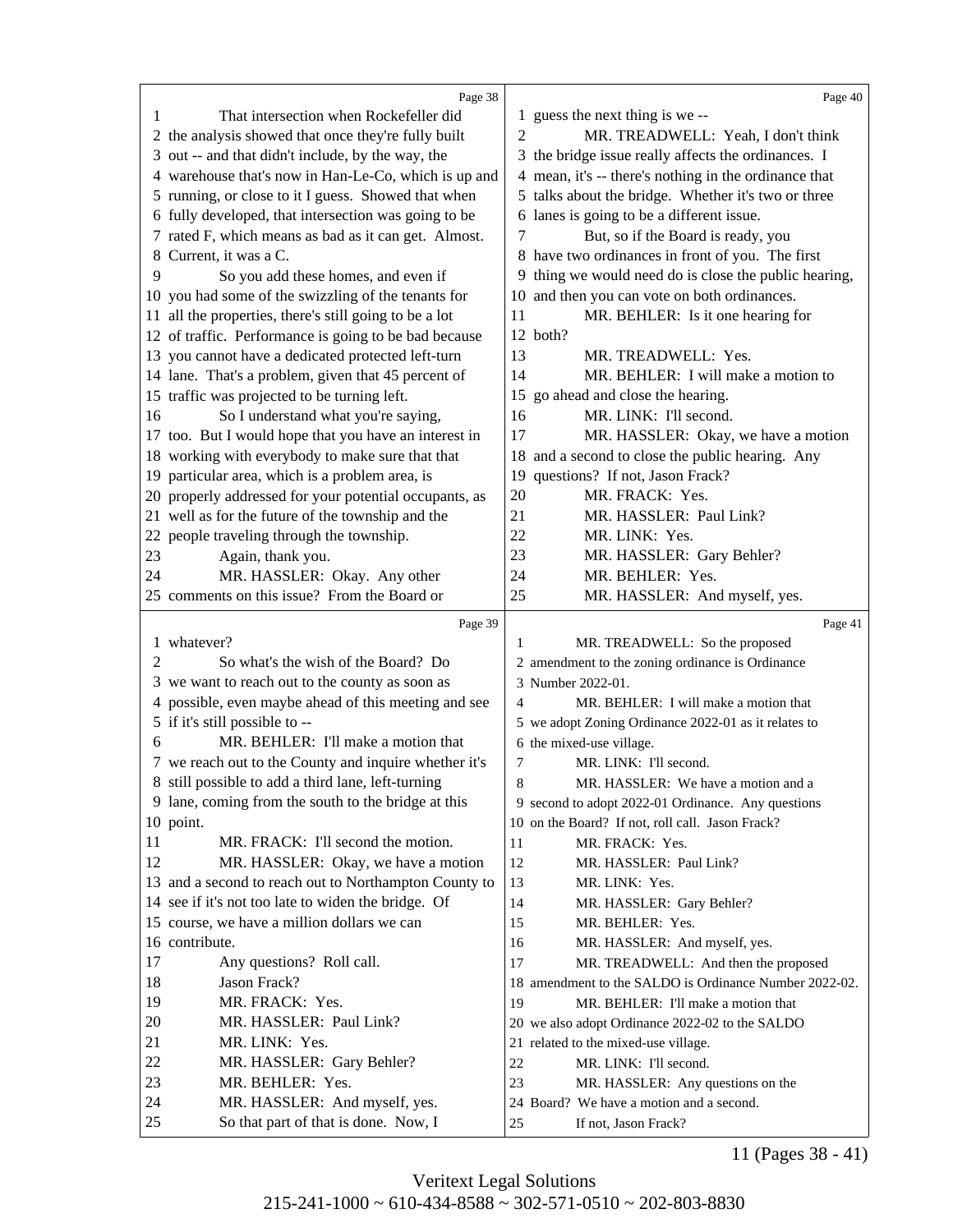<span id="page-15-0"></span>

|                | Page 42                                                |  |
|----------------|--------------------------------------------------------|--|
|                | MR. FRACK: .                                           |  |
| 1              |                                                        |  |
| 2              | MR. HASSLER: Paul Link?                                |  |
| 3              | MR. LINK: Yes.                                         |  |
| 4              | MR. HASSLER: Gary Behler?                              |  |
| 5              | MR. BEHLER: Yes.                                       |  |
| 6              | MR. HASSLER: And myself, yes. Motion                   |  |
| 7              | carried on both.                                       |  |
| 8              | Okay. That's it for that.                              |  |
| 9              | MR. TREADWELL: That's it for that                      |  |
|                | 10 item, correct.                                      |  |
| 11             |                                                        |  |
|                | (PUBLIC MEETING CONCLUDES 7:48 p.m.)                   |  |
| 12             |                                                        |  |
| 13             |                                                        |  |
| 14             |                                                        |  |
| 15             |                                                        |  |
| 16             |                                                        |  |
| 17             |                                                        |  |
| 18             |                                                        |  |
| 19             |                                                        |  |
| $20\,$         |                                                        |  |
| 21             |                                                        |  |
| 22             |                                                        |  |
| 23             |                                                        |  |
| 24             |                                                        |  |
| 25             |                                                        |  |
|                |                                                        |  |
|                |                                                        |  |
|                | Page 43                                                |  |
| 1              |                                                        |  |
| $\overline{c}$ | <b>CERTIFICATE</b>                                     |  |
| 3              |                                                        |  |
| $\overline{4}$ |                                                        |  |
|                | I do hereby certify that the aforesaid                 |  |
|                | 5 testimony was taken before me, pursuant to notice,   |  |
|                | 6 at the time and place indicated; that said deponent  |  |
|                | 7 was by me duly sworn to tell the truth, the whole    |  |
|                | 8 truth, and nothing but the truth; that the           |  |
|                | 9 testimony of said deponent was correctly recorded    |  |
|                | 10 in machine shorthand by me and thereafter           |  |
|                | 11 transcribed under my supervision with               |  |
|                | 12 computer-aided transcription; that the deposition   |  |
|                | 13 is a true and correct record of the testimony given |  |
|                | 14 by the witness; and that I am neither of counsel    |  |
|                | 15 nor kin to any party in said action, nor interested |  |
|                | 16 in the outcome thereof                              |  |
| 17             | Leandra Metonolt                                       |  |
|                | Leandra Stoudt, KPK, CRR                               |  |
| 18             | CBC, CCP, Notary Public                                |  |
| 19             |                                                        |  |
| 20             |                                                        |  |
| 21             |                                                        |  |
| 22             |                                                        |  |
| 23             |                                                        |  |
| 24<br>25       |                                                        |  |

12 (Pages 42 - 43)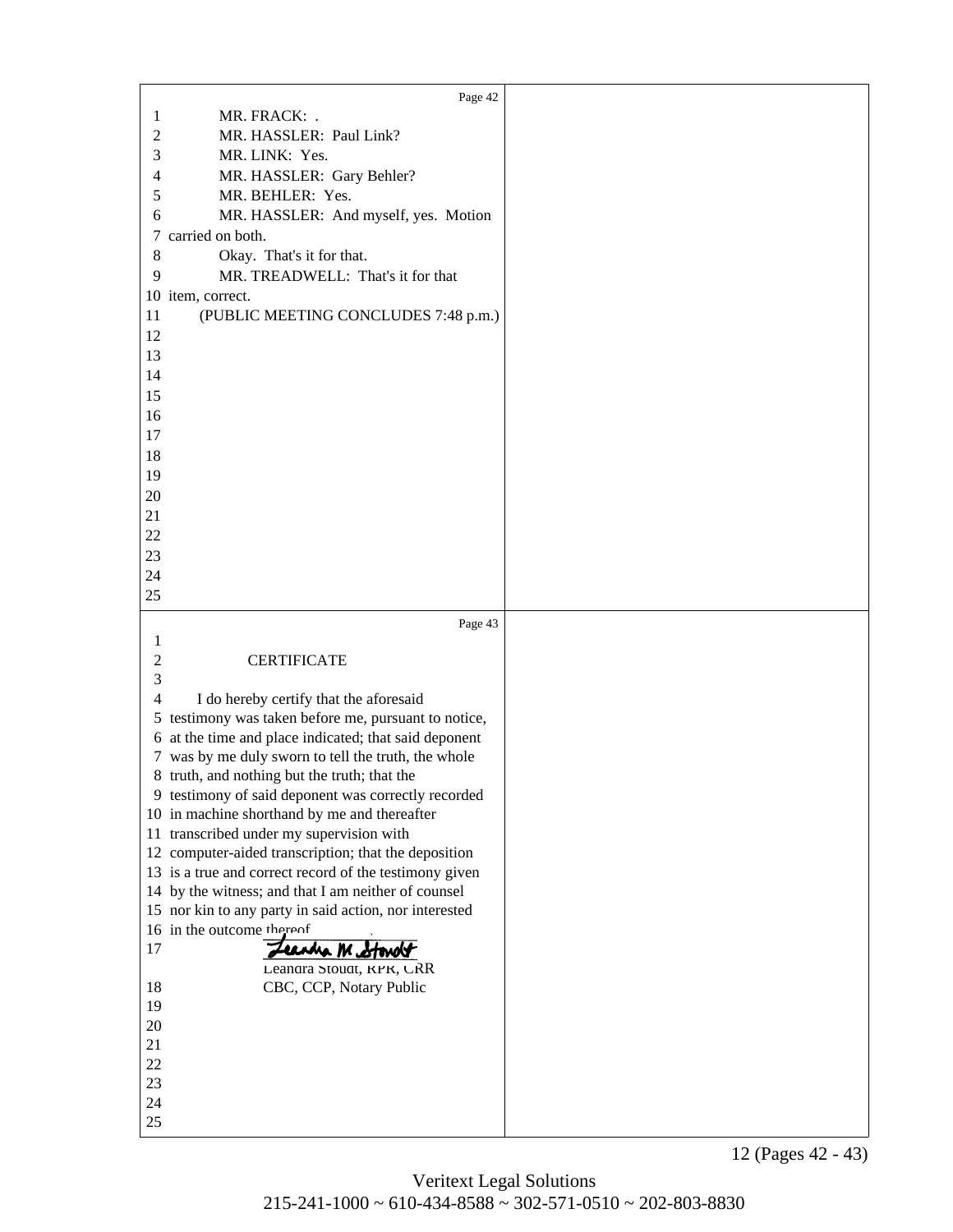| $\mathbf{1}$            | 7                                          | addition 36:16         | <b>analyze</b> 14:5 33:20 |
|-------------------------|--------------------------------------------|------------------------|---------------------------|
| $100$ 12:11             | 75 9:21                                    | address 16:18          | announcements             |
| 105 23:8                | $7:00$ 1:2                                 | addressed 38:20        | 2:21                      |
| 150 $12:11$             | $7:48$ 42:11                               | addresses 17:7         | answer $29:23$            |
| 18 24:11 25:14          | 8                                          | adequate 6:2           | anybody 6:9 8:16          |
| 18067 1:3               |                                            | 37:14                  | 9:17 18:24 19:17          |
| $\overline{2}$          | 8th 22:17                                  | adjacent 7:25          | 32:18                     |
|                         | 9                                          | administration         | apartment 7:17,18         |
| 200 13:23               | 37:11<br>900                               | 20:4,7                 | apartments 17:21          |
| $2022 \quad 1:2$        | 4:20<br>9g3                                | adopt 6:641:5,9        | apparatus 5:3             |
| 2022-01 1:5 41:3,5      | a                                          | 41:20                  | appear $22:18$            |
| 41:9                    |                                            | advance 16:13          | appearances 1:22          |
| 2022-02 1:7 41:18       | ability $32:21$                            | aforesaid 43:4         | applicant 11:13           |
| 41:20                   | <b>able</b> 18:1,2                         | afternoon 35:1         | 13:3 14:9,23              |
| $22 \t1:2$              | absent 2:7                                 | agenda $1:12:22$       | 32:10                     |
| <b>22nd</b> $3:234:18$  | absolutely 6:15                            | 2:243:8,11,11          | applicant's 10:15         |
| 32:2                    | 20:21 26:15                                | ago 5:2 10:12          | application 3:4           |
| $24 \quad 5:13$         | <b>abuts</b> 36:18,22<br>37:3              | 11:11,13 23:6          | 5:17                      |
| 26 5:13,13 7:10,18      |                                            | 25:15                  | <b>apply</b> 13:10,10     |
| 27-15029g 8:24          | abutting $36:17$                           | agree $37:10$          | appreciate 31:12          |
| 27-15029g3 8:22         | access 5:8,10,11<br>5:22,22 7:20 8:1       | agreement 3:1          | approve 2:24              |
| 271502 4:20             | 13:4,5,19 14:15                            | 5:19                   | approximately 5:2         |
| $\overline{3}$          |                                            | <b>ahead</b> 8:24 23:3 | architects 5:6            |
| 3 6:17 19:20 20:11      | 15:15,20 18:7,9<br>31:15 32:9,17           | 34:24,24 37:23         | area 5:23 6:25            |
| 30 26:15                | 33:5 37:14                                 | 39:4 40:15             | 7:24 12:2 15:14           |
| 329 11:6,7,23           | accesses 33:23                             | <b>aided</b> 43:12     | 16:2 38:19,19             |
| 12:13,17 13:14          | 35:5                                       | airport 18:16          | areas 6:23 14:10          |
| 16:9 29:13 31:3         | account 33:18                              | allegiance 2:5         | 14:24 15:20               |
| 35 24:20                |                                            | allen 1:1,109:22       | argument 29:2             |
| 3530 1:2                | accounting 35:8<br>$\arceq$ acreage $12:3$ | 27:20,22 28:1,5        | 36:21 37:18               |
| $\overline{\mathbf{4}}$ | <b>acres</b> 12:11                         | 37:13                  | arrowhead 9:21            |
| 40 $7:7$                | acted $3:19$                               | allow $12:418:3$       | art 32:12                 |
| 45 7:12 16:24           | action 20:14 43:15                         | allows 5:20 12:12      | asked $23:1$              |
| 38:14                   | $actions$ 2:21                             | 32:20                  | assessment 22:22          |
| 488 43:17               | actively 23:10                             | amendment 1:6,7        | assuming $35:19$          |
| <b>4th</b> 15:25        | add 2:21,24 3:7,11                         | 4:1 9:12,13 32:5       | assumption 31:22          |
| 5                       | 4:25 8:21 9:2 36:2                         | 41:2,18                | assumptions 14:6          |
|                         | 38:9 39:8                                  | amendments 3:24        | 14:11,18,19               |
| 5 36:14,15              | <b>added</b> 15:9 33:21                    | amount $30:20$         | attached 24:19            |
| 50 15:12,24 16:21       | adding $3:3$                               | analysis 38:2          | attorney $4:228:2$        |
| 37:24,25                |                                            |                        | 8:12                      |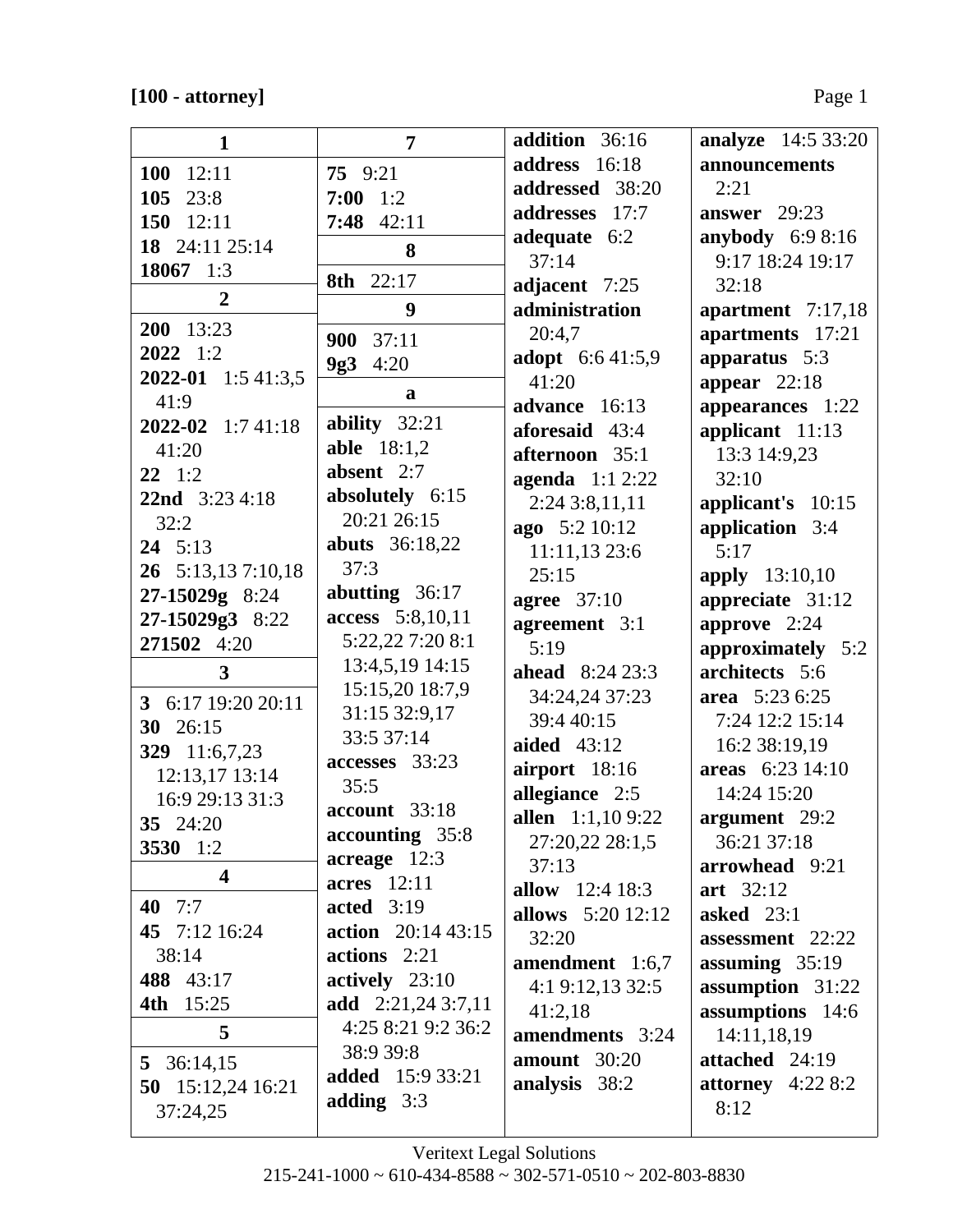# **[attract - coming]** Page 2

| attract 26:4              | <b>best</b> 33:23           | building $1:114:17$      | certify $43:4$      |
|---------------------------|-----------------------------|--------------------------|---------------------|
| attractive 25:20          | bheler $35:15$              | 5:4,9,25,25 6:19         | cetera 11:10 15:19  |
| 26:1,8 28:11 29:7         | bicycles $25:13$            | 6:21,22 7:6,11,22        | 28:11 37:20,20,20   |
| audience 8:17             | 31:9                        | 7:25 8:1,18 17:6         | cetronia $26:12,13$ |
| available 21:22           | <b>bid</b> 19:19            | buildings $5:7,98:5$     | chairman $1:17,18$  |
| average 6:20              | big $21:8$                  | <b>built</b> 18:17 25:11 | chance 10:2 19:12   |
| averaged 7:13             | bigger $29:25$              | 25:11 33:11 38:2         | change $10:18$      |
| $\mathbf b$               | bit $7:15$                  | bullhead $24:6,15$       | 11:14 15:12 19:12   |
| <b>b</b> $1:227:2$        | blame $25:4$                | 26:5                     | changed $20:7,10$   |
| <b>back</b> 8:4,5 10:14   | <b>board</b> $1:1,15,16$    | <b>bullshead</b> 16:1    | changes $10:7$ 11:2 |
| 10:25 11:15 12:20         | 6:10 9:11,16                | 17:1 19:9 36:12          | chapter 23:8        |
| 13:2 18:2 19:21           | 20:14,18 21:16              | 36:19 37:2               | characteristics     |
| 20:3,17 37:17             | 28:21 38:25 39:2            | <b>bus</b> 17:17,20 18:1 | 12:14               |
| <b>bad</b> 38:7,12        | 40:7 41:10,24               | 18:3                     | chest $31:5$        |
| <b>ball</b> 29:4          | borough $24:12$             | <b>buses</b> 18:1 34:13  | children 25:10      |
| bank $15:8$               | 28:1 36:17                  | busy $27:9$              | 31:8                |
| <b>based</b> 14:19 29:6   | boroughs 36:17              | $\mathbf{c}$             | chimed 13:7         |
| 32:4                      | <b>bottle</b> 37:15         | c $7:2138:8$             | circulated 4:19     |
| basically $6:257:16$      | <b>brand</b> $28:14,15$     | calculate 34:11          | clarified 35:23     |
| 10:20 12:4,5              | 29:24                       | calculating $34:14$      | clater 1:23 9:21,21 |
| 16:10 22:2 26:4           | <b>bridge</b> $15:1,2,4,11$ | calendar 37:24           | 9:23 10:1 19:5      |
| 35:23 36:13               | 16:3, 18, 21 17:3           | call 2:3,6 3:12 4:7      | 20:17 21:3 31:17    |
| <b>beat</b> 37:24         | 19:7,16 20:4                | 9:2 13:5 30:16           | 32:24 36:2,3 37:6   |
| bed $21:13$               | 21:16,23 24:5               | 32:16 35:23 39:17        | 37:10               |
| beery $21:1$              | 25:14,17,18,19              | 41:10                    | clater's $31:14$    |
| begins $2:1$              | 26:3 28:9,9,10,10           | carried 42:7             | clear 13:19 34:8    |
| <b>behler</b> $1:172:11$  | 28:11,15,23 29:17           | case 31:25               | clearly 31:19       |
| 2:12 3:16,17 4:3          | 29:24 30:8,14,19            | catasauqua 27:12         | close 5:4 38:5 40:9 |
| 4:12,13 6:13 8:11         | 36:10,21 37:3,23            | 27:19 28:4               | 40:15,18            |
| 8:23 9:7,8 13:2           | 39:9,14 40:3,5              | catty 13:24,24           | cme 1:19            |
| 19:4 20:16 21:8           | $bridges$ 37:25             | 15:22,24 33:19           | <b>code</b> 37:8    |
| 31:13 34:9 35:7           | <b>bring</b> $20:1726:19$   | 36:18 37:13              | coin 28:21          |
| 35:19,25 39:6,22          | <b>brings</b> $7:1913:14$   | cbc $1:12\,43:18$        | combined 37:12      |
| 39:23 40:11,14,23         | <b>broaden</b> 12:7         | ccp 1:12 43:18           | come 12:20 14:1     |
| 40:24 41:4,14,15          | brought $31:18$             | ceiling $7:16,17$        | 15:25 16:17 20:24   |
| 41:19 42:4,5              | 32:11                       | cemetery 12:2            | 26:5 28:13 29:9,9   |
| <b>believe</b> 10:4,11    | bucks $15:7$                | certain 14:11 27:5       | 33:7 34:13,21       |
| 11:20 27:23 37:3          | budget $10:19$              | 27:5                     | coming $13:24$      |
| <b>belongs</b> 25:25 26:2 | <b>build</b> 20:24 35:12    | certainly $5:10$         | 14:13 18:14 26:6    |
| benefit 21:9              | builders $25:10$            | certificate 43:2         | 30:8,14 33:19,20    |
|                           |                             |                          | 39:9                |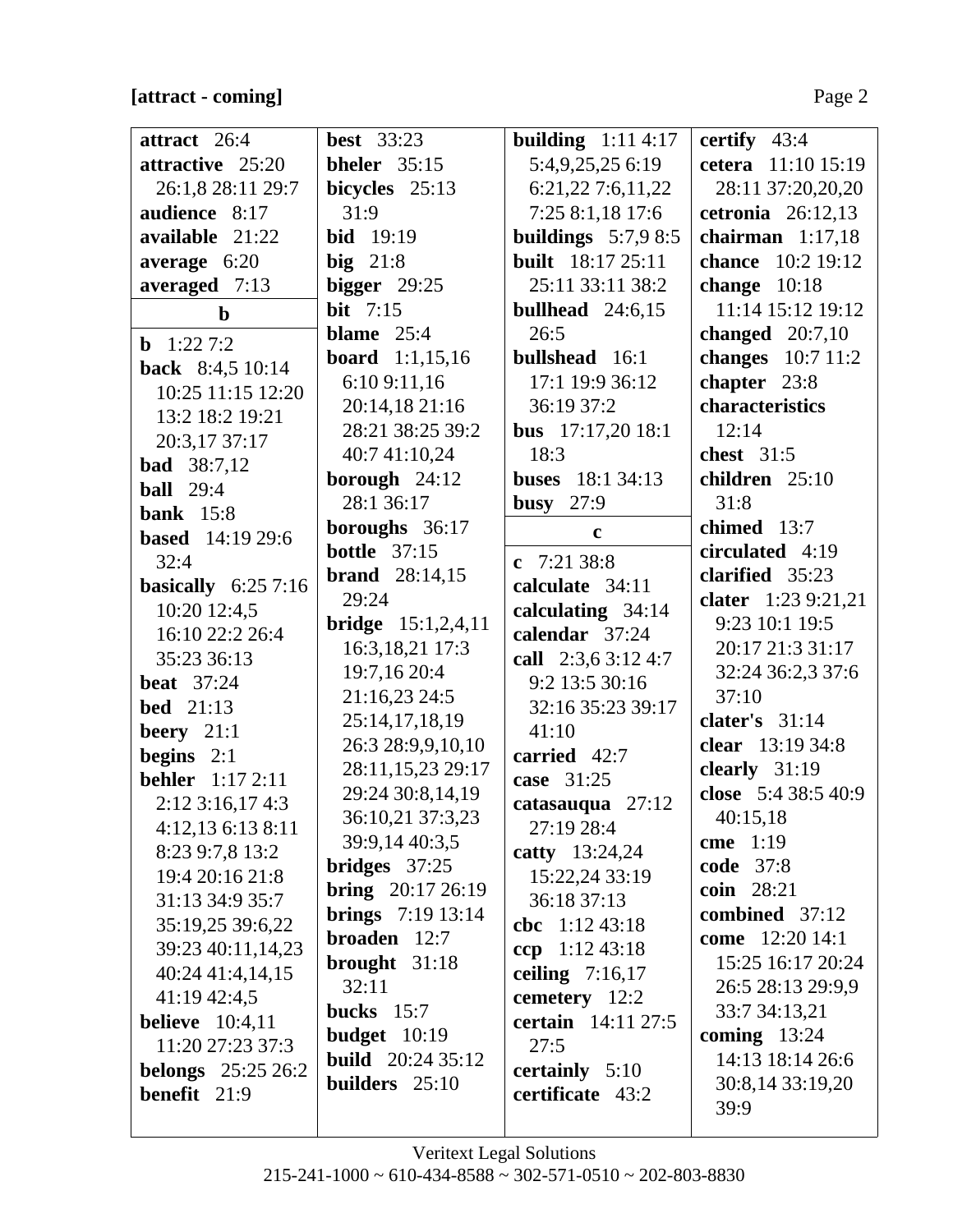# **[comment - easy]** Page 3

| comment $1:23$            | considered 36:23            | crystal 29:4          | 18:8,20 20:22                        |
|---------------------------|-----------------------------|-----------------------|--------------------------------------|
| 9:13 12:22,23             | considering 3:24            | culverts 37:19        | 21:12 25:9 31:8                      |
| 23:16,16 24:2,3,4         | construction                | curative $3:25$       | 33:22 35:6 36:11                     |
| 36:3                      | 19:22                       | current 13:20         | 36:24 37:4,12                        |
| comments 8:15             | consulting $22:11$          | 15:18,21 17:13,18     | developments                         |
| 9:11,16 10:8              | 22:14                       | 31:24 38:8            | 15:21 33:18                          |
| 11:15 18:23 19:3          | contribute 39:16            | $\mathbf d$           | different 40:6                       |
| 21:15 36:1 38:25          | contribution                |                       | differently 19:25                    |
| commission 10:3           | 21:23                       | dale 1:18 3:18        | digging $24:16,17$                   |
| 13:1                      | contributions 33:1          | 4:14 5:3,12 36:1      | 24:17                                |
| committee 10:19           | control 34:9                | dates $22:17$         | direction 14:13                      |
| communication             | conversations               | dave $2:13$           | disagree 36:24                       |
| 22:16                     | 4:17                        | days $34:10$          | discuss $19:522:5$                   |
| company 1:11              | cooperation 14:8            | decision 16:12        | 23:6 34:3                            |
| complete 33:12            | $cop$ 24:12,13              | 21:11 30:12           | discussed 4:18                       |
| comprehensive             | $copy$ 10:10                | dedicated 38:13       | discussion 10:14                     |
| 11:2,21                   | corner 19:8                 | defined 6:19          | 13:1 23:7 31:21                      |
| computer 43:12            | corners 6:21                | definition 6:18       | discussions 4:16                     |
| conceivably 13:25         | <b>correct</b> 28:9 32:3    | 37:7                  | disregard 17:5                       |
| concentrating             | 42:10 43:13                 | dep 23:9              | distance 6:20                        |
| 11:7,8                    | correctly 43:9              | department 26:25      | documents 10:6                       |
| concept 20:24             | corridor 11:9               | 27:12                 | doing $37:24$                        |
| concern $12:25$           | 13:14                       | depends $26:22,23$    | dollars $21:5,6$                     |
| 15:1 37:13                | costs $37:20$               | deponent 43:6,9       | 39:15                                |
| concerned 24:9            | counsel 43:14               | deposition 43:12      | door 35:17                           |
| 28:8                      | county 15:10 18:9           | <b>depth</b> 5:23 8:6 | <b>doubt</b> 10:21                   |
| concerns 5:3              | 19:15,17 20:4,8,10          | design $22:21,24$     | draft $1:5,74:19$                    |
|                           | 20:15 21:21,21              | 23:4 37:18            | drawn $18:11$                        |
| 10:13 13:6,7              |                             | designed 37:25        |                                      |
| concludes 42:11           | 22:8 25:5,6 39:3,7<br>39:13 | detail $31:16$        | drive $3:231:2$<br><b>dual</b> 24:23 |
| concrete $28:10$<br>30:14 | couple 5:9 10:12            | detour 23:7           | dug $25:3$                           |
| confronting $12:6$        | <b>course</b> 39:15         | developed 37:11       | duly $43:7$                          |
|                           |                             | 38:6                  |                                      |
| confusion 20:3,7          | crashes 18:13,19            | developer $5:521:4$   | dump 16:17                           |
| 20:12                     | create 29:7 33:10           | 21:4                  | durations 15:19                      |
| consensus 5:16            | created $20:9 25:19$        | developer's 34:17     | dwellings $7:2,5$                    |
| consider 12:10,15         | creating 26:8               | 34:20 35:13           | dysfunctional                        |
| 12:24 18:5,22             | 28:11 37:14                 | developers 32:25      | 30:16                                |
| 36:10                     | criteria 13:14              | developing 36:23      | $\mathbf e$                          |
| considerations            | 17:24                       | development 1:7       | east 14:14                           |
| 17:16                     | crr $1:12\,43:17$           | $11:6,22$ $12:12$     | easy $16:5$                          |
|                           |                             | 14:1 16:14 17:14      |                                      |
|                           |                             |                       |                                      |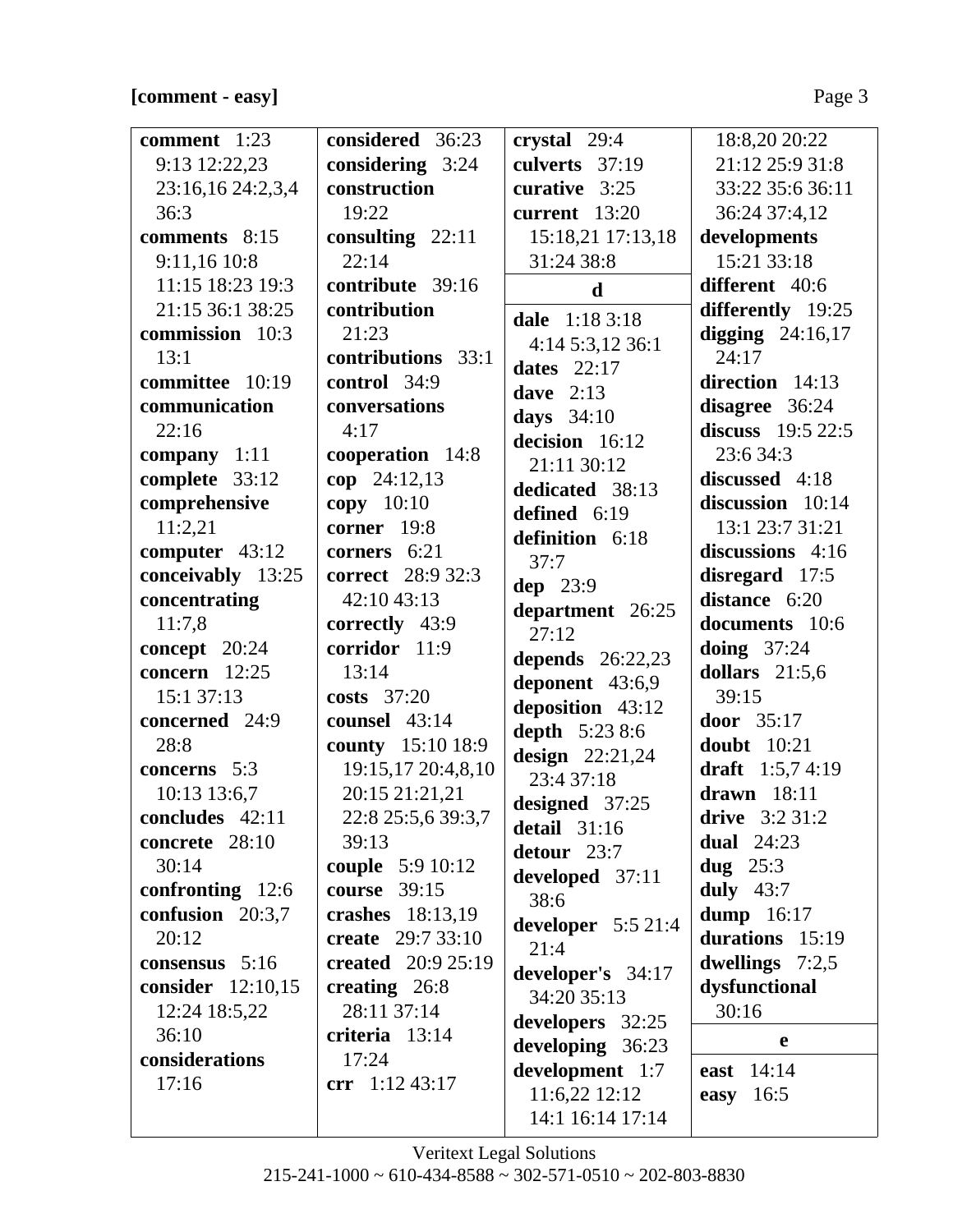### **[eckhart - good]** Page 4

| eckhart 1:21 2:18   | everybody $4:19,21$      | finally $3:2$               | g                        |
|---------------------|--------------------------|-----------------------------|--------------------------|
| $2:19\,22:11,15,25$ | 5:7 32:8 35:5            | fine $20:15\,27:15$         | $g \quad 4:20$           |
| 23:5,13 30:2,17,19  | 38:18                    | <b>finished</b> $7:5,10,13$ | game 37:23               |
| 31:1,6              | exceed 7:12              | fire $1:115:38:1$           | gary 1:17 2:11           |
| efficiently 18:4    | exception 16:9           | firming $14:24$             | 3:16 4:12 9:7 13:2       |
| <b>effort</b> 19:11 | <b>excuse</b> 29:11      | <b>first</b> $2:204:17:3,4$ | 20:13 28:23 34:17        |
| egress 6:1          | executive 20:8,10        | 12:22 18:17 21:20           | 39:22 40:23 41:14        |
| either 5:8,8 17:13  | exemptions 6:18          | 27:3 36:10 40:8             | 42:4                     |
| elected 20:2        | <b>exist</b> 20:9        | five $11:1,13$              | gene 9:21,23 36:3        |
| eliminate 12:19     | existing 33:21           | $fix$ 16:5 17:4             | <b>getting</b> 5:4 24:24 |
| else's $26:2$       | expected 15:24           | flag $2:5$                  | give 23:19               |
| email $22:1,7$      | explain 33:4             | flat $5:23$                 | given 38:14 43:13        |
| encompasses         | explained 32:3,7         | floor $6:27:1,4,16$         | giving $27:15$           |
| 36:12               | explanation 32:9         | 7:18                        | glasses 6:16             |
| enforce 26:20,21    | extending 36:25          | flow $14:12$                | go 8:23 10:25            |
| 27:17 30:22         | f                        | follow 15:17 16:8           | 12:10 14:3 20:2          |
| enforced 26:17      | $f$ 38:7                 | followed 27:21              | 21:17 24:25 25:1         |
| enforcement 24:9    | fact 13:8 31:3           | foot $5:138:6$              | 26:7 29:8,11,12,13       |
| 27:7                | 36:24                    | <b>force</b> 27:8           | 29:20 30:24 31:10        |
| engineer 1:19       | factors 35:11,17         | forces 28:5                 | 31:10 33:11 37:22        |
| 22:12,14 32:2       | familiar 19:7            | forth 10:14 13:2            | 40:15                    |
| 34:1,2              | <b>family</b> $7:2,5,22$ | 20:3                        | goes 10:21 18:8          |
| engineering 27:4    | far $15:9,1824:8$        | <b>four</b> $6:218:426:3$   | 20:23,23 21:12,12        |
| engineers 22:19     | 28:7                     | fourth $37:1$               | going 2:3 9:19           |
| 34:18               | farm $24:18$             | frack $1:152:7,8$           | 12:6 14:2,5,6            |
| ensure 17:16        | fashion 15:5             | 3:7,12,134:3,8,9            | 15:22 16:1,24,25         |
| entrance 37:9       | february 3:23            | 9:3,4 39:11,18,19           | 17:5 20:3,21,25          |
| environment         | 4:18 10:4 32:2           | 40:19,20 41:10,11           | 21:1,8,13 22:18          |
| 11:17               | <b>fedex</b> 25:2 26:7   | 41:25 42:1                  | 23:16,18 24:3,25         |
| equus $5:5$         | 29:9                     | front 7:23 16:17            | 25:1,3,6,9,11,13         |
| especially 20:22    | <b>feel</b> 20:19 21:2   | 40:8                        | 25:13 26:3,4,14          |
| 21:11               | <b>fees</b> 32:20        | <b>fuller</b> 25:11         | 29:6,7,8,9,10,12         |
| esq $1:22$          | feet $5:237:7,10,12$     | fullers 31:8                | 29:13,18,24,25           |
| esquire $1:20$      | 7:19,24 18:21            | fully 36:18,18 37:4         | 30:2,4,7 31:9,20         |
| essentially 12:18   | 26:15                    | 38:2,6                      | 31:22,23 32:4,10         |
| estimating 33:9     | <b>felt</b> 14:21        | <b>funnel</b> 13:25         | 33:8, 16, 17, 17, 22     |
| et 11:9 15:19       | figure $14:15$           | further 37:1                | 35:20 36:22 37:1         |
| 28:11 37:19,20,20   | filter $15:23$           | <b>future</b> $12:1,4,7$    | 37:11,17 38:6,11         |
| eugene $1:23$       | final $6:2022:21$        | 38:21                       | 38:12 40:6               |
| evening $23:22$     | 36:2                     |                             | <b>good</b> 5:21 6:5     |
|                     |                          |                             | 16:22 23:21,21,22        |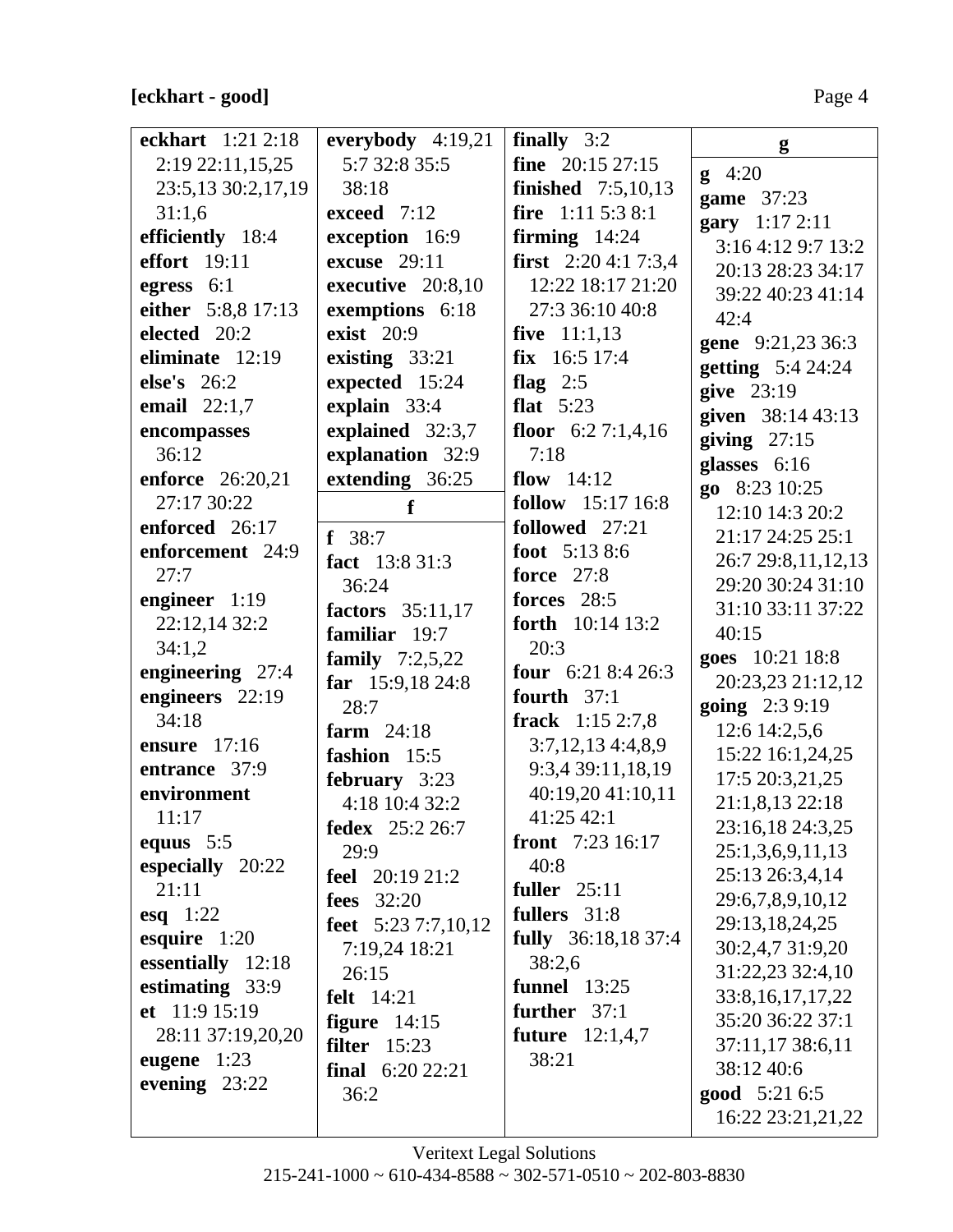# **[good - lane]** Page 5

| 28:25 34:11<br>gotten $4:21$     | hearings $3:20$<br>height $4:175:3,20$ | included 15:20<br><b>indicated</b> 43:6 | jr 1:20<br>jurisdiction 24:8    |
|----------------------------------|----------------------------------------|-----------------------------------------|---------------------------------|
| grade 6:20 7:5,11                | 6:18,18,22,22 7:6                      | individual 9:19                         | 25:8                            |
| 7:13                             | 8:18 17:7                              | industrial 11:8                         | $\bf k$                         |
| great $31:16$                    | heights $6:19$                         | 14:10                                   |                                 |
| green $23:23$                    | hereof 7:8                             | influence 36:7                          | <b>kaplin</b> 1:22 4:22         |
| ground $5:14$                    | hey $28:14$                            | information 3:2                         | 4:24 5:1,15 8:2,12              |
| guaranteed 18:13                 | high 25:12 34:12                       | initially 33:8                          | 33:3,6 34:4,16                  |
| guess 21:23 26:23                | higher $7:10,18$                       | inquire 39:7                            | 35:10 37:6                      |
| 36:14 38:5 40:1                  | history $11:1$                         | intended 6:23                           | <b>kay</b> $25:10$              |
| guide 25:4 28:15                 | hitting $24:16$                        | <b>intense</b> 11:5,22                  | keep 11:5,22 12:13              |
| guidelines 15:17                 | <b>homes</b> 37:11 38:9                | 13:11 17:10,15,23                       | 12:13 24:16                     |
| guy 24:14 27:14                  | honestly 17:11                         | <b>intent</b> 11:4,19                   | <b>kelhart</b> 1:23 23:15       |
| 34:5                             | hope 37:15 38:17                       | 12:13,21                                | 23:21,22,24 24:2                |
| guys 10:10 11:12                 | hopefully 15:3,8                       | interest 30:23                          | 27:11,23 28:6,19                |
| $\mathbf h$                      | hours $13:16$                          | 38:17                                   | 28:25 29:5 30:10                |
|                                  | howertown 1:2                          | interested 43:15                        | 30:15,18,25 31:4,7              |
| habitation 6:24                  | 24:15 25:24 27:13                      | intersection 16:1                       | <b>key</b> $14:11$              |
| half 23:12,14<br><b>han</b> 38:4 | 27:25 29:11                            | 22:3 38:1,6                             | <b>kids</b> $25:1231:9$         |
| hand $21:125:1$                  | <b>huh</b> 30:25                       | intersections                           | <b>kin</b> $43:15$              |
| hash $26:14$                     | human $6:24$                           | 32:14                                   | <b>kind</b> $12:1,4,12$<br>24:4 |
| <b>hassler</b> 1:18 2:3,6        | $\mathbf{i}$                           | inviting $28:12$                        | <b>knit</b> 10:21               |
| 2:9,11,13,13,16,18               | identify 22:1                          | involved 11:12                          | <b>know</b> $4:22$ 12:10        |
| 2:20 3:6, 10, 14, 16             | <b>ilene</b> 1:21 2:18                 | <b>issue</b> $4:175:2$                  | 14:2 18:6 19:9,14               |
| 3:18,184:5,10,12                 | 4:19 10:11 28:23                       | 12:24 17:8 19:3                         | 19:15,18,19,22,23               |
| 4:14,145:148:9                   | imagine 17:1                           | 20:5 21:16,24,24                        | 19:24 21:11,13                  |
| 9:1,5,7,9,15 19:2                | <b>impact</b> 13:8,13                  | 27:1,3,4,6,7,7 28:7                     | 24:7,19,21 27:2,15              |
| 20:1 21:7,15,19                  | 15:15,18 16:7                          | 29:2 32:10,15                           | 27:16,16,16,18                  |
| 23:15,17 25:20                   | 22:22 31:15,24                         | 36:6 38:25 40:3,6                       | 28:6,6,8,17,18                  |
| 26:22 29:16 30:4                 | 32:11,12,16,19,20                      | <b>issues</b> 13:23 15:4                | 29:3,5 30:13 31:4               |
| 30:8,11 38:24                    | 33:12 36:6                             | <b>item</b> $2:24\,24:3$                | 31:4,6,16 32:6,16               |
| 39:12,20,22,24                   | impose $32:20$                         | 42:10                                   | 37:4,21                         |
| 40:17,21,23,25                   | improvement 36:8                       | j                                       | <b>krocks</b> 26:13             |
| 41:8,12,14,16,23                 | improvements                           | january 10:3                            | ш                               |
| 42:2,4,6                         | 13:21 14:21 18:20                      | 12:25 14:22                             |                                 |
| <b>head</b> 18:13,18             | 32:18,22,23 33:10                      | <b>jason</b> $1:152:7$                  | <b>ladder</b> 5:11,13,14        |
| 32:7                             | 33:12                                  | 3:12 4:8 9:3 39:18                      | 5:24 7:20 8:7                   |
| <b>heard</b> $10:1836:4,5$       | <b>include</b> 6:23 13:21              | 40:19 41:10,25                          | ladders 5:4                     |
| <b>hearing</b> $3:23\,4:2,6$     | 13:23 15:19,21                         | <b>john</b> $1:23 23:22,24$             | land $1:725:24$                 |
| 23:18 31:12 40:9                 | 33:14 38:3                             | 33:7                                    | lane 3:3 9:22 15:5              |
| 40:11,15,18                      |                                        |                                         | 15:11 16:21 17:2                |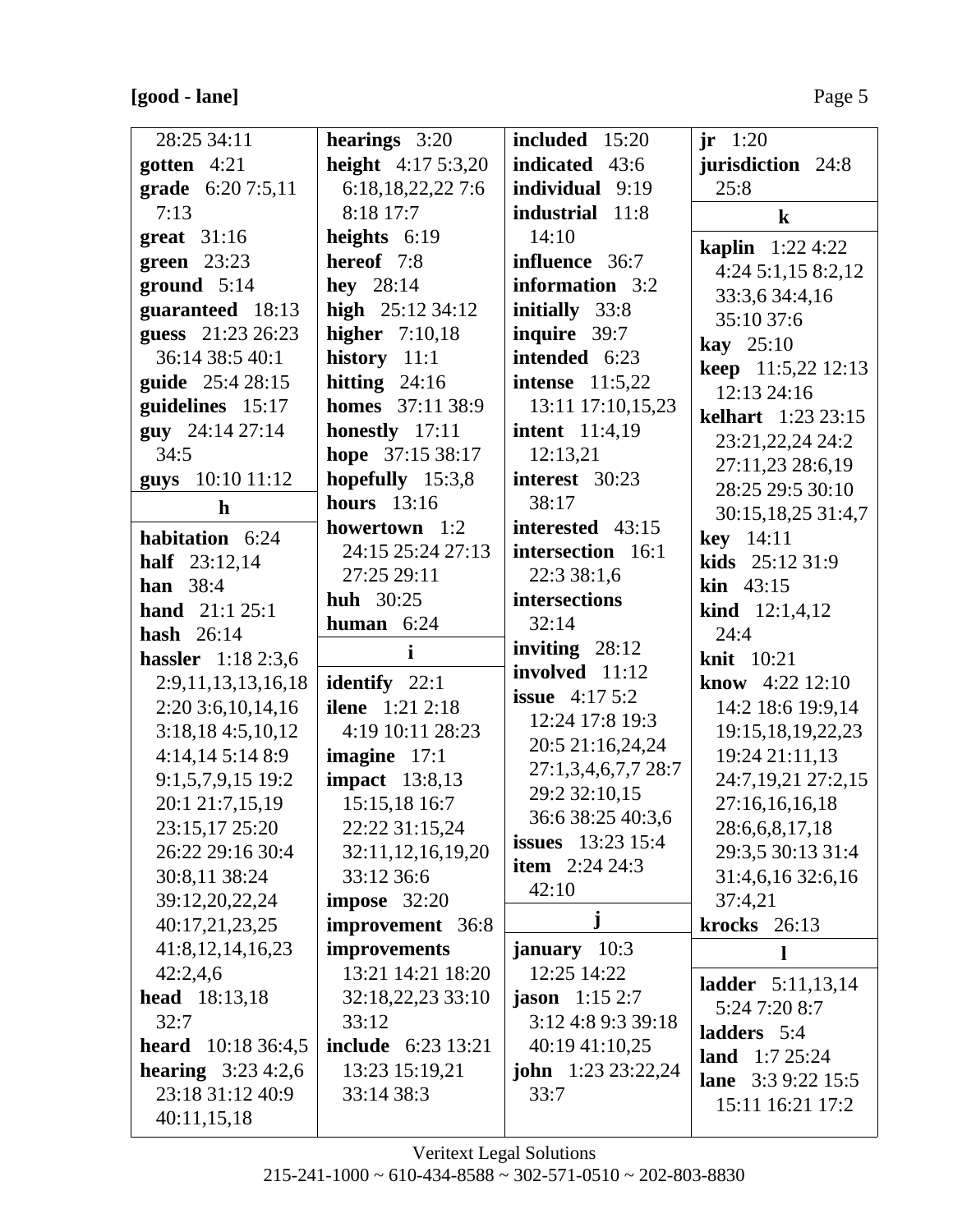# **[lane - nine]** Page 6

| 17:2,3 19:16               | lincoh 1:20                        | manager 1:21               | <b>months</b> 16:13,20                     |
|----------------------------|------------------------------------|----------------------------|--------------------------------------------|
| 20:15,21 21:5,23           | line $18:9,11,12$                  | mandated 33:2              | 23:6                                       |
| 23:2,3 28:10,22            | <b>lined</b> 18:18                 | manner 6:5                 | <b>moot</b> 17:8                           |
| 38:14 39:8,9               | lines $25:22$                      | marc $1:22$                | morning $34:25$                            |
| <b>lanes</b> 15:6 18:17    | link $1:162:9,10$                  | <b>march</b> 1:2 22:17     | <b>motion</b> $3:7,104:2$                  |
| 26:3 28:24 29:4            | 3:9,14,154:10,11                   | <b>mark</b> 26:14          | 4:3,5 8:20,23 9:1                          |
| 29:20,22 30:6,20           | 8:25 9:5,6 21:17                   | materials 15:10            | 39:6,11,12 40:14                           |
| 40:6                       | 30:6 39:20,21                      | matter 30:20               | 40:17 41:4,8,19,24                         |
| language $5:186:3$         | 40:16,21,22 41:7                   | 31:23                      | 42:6                                       |
| 6:12,147:148:18            | 41:12,13,22 42:2,3                 | maximum $7:3,6$            | motorist 21:10                             |
| 9:232:4                    | listen $10:2$                      | mean 6:21 27:3             | <b>move</b> 24:22                          |
| laps 16:18                 | listened 10:7                      | 28:3 34:5 40:4             | <b>multi</b> 7:2,5,22                      |
| late 15:4,9 39:14          | 14:22                              | meaning $34:19$            | multiple 25:3                              |
| laughed 34:23              | <b>little</b> 7:15 16:4            | means 37:19 38:7           | municipal 22:2                             |
| law $9:2423:25$            | live $21:1323:22$                  | measure $20:20$            | municipality                               |
| lawyer $12:18$             | 28:19                              | measured 7:7,12            | 27:21 33:14 34:21                          |
| 34:20                      | living $29:6$                      | <b>meat</b> 12:24          | municipality's                             |
| layer $8:3$                | <b>local</b> 10:19 27:8            | meet 31:24 34:2            | 37:7                                       |
| le 38:4                    | longer $30:20$                     | 35:20                      | n                                          |
| leandra $1:11$             | look $11:1,19$ 14:14               | <b>meeting</b> $1:1,102:1$ | $n \quad 1:18$                             |
| 43:17                      | 14:24 17:18 18:7                   | 2:4 3:12 10:2,4,5          |                                            |
| leave $28:24$              | 28:14 36:11                        | 13:1,8 14:22 22:1          | name 9:19 23:19<br>23:22 31:23             |
| <b>left</b> 5:1 16:25 17:2 | <b>looked</b> 14:25                | 22:17 25:16 32:2           |                                            |
| 17:3 21:1 24:12            | <b>looking</b> 5:21 17:10          | 35:24 39:4 42:11           | necessarily 12:9                           |
| 24:18 26:7 38:13           | 17:14 37:1                         | meetings $10:3,8$          | 13:23                                      |
| 38:15 39:8                 | <b>lot</b> $7:2310:1413:1$         | <b>member</b> 1:15,16      | necessary 37:8<br>necks 37:15              |
| length $37:5$              | 14:3,6 18:18 20:3                  | members 6:10               |                                            |
| <b>letter</b> 10:10,11,15  | 20:6 29:25 36:7                    | 19:6 20:18 21:16           | <b>need</b> 4:1 14:3,15                    |
| 10:16 15:3 17:6            | 36:14,15 38:11                     | mentioned 32:24            | 16:4 17:4 18:1,11                          |
| 18:25 31:14                | 11:15                              | million 15:7 21:5,6        | 29:3 33:11 34:11                           |
| letting $12:10$            | lvpc's $10:15$                     | 37:22 39:15                | 40:9                                       |
| <b>level</b> 7:4,19,24 8:3 | m                                  | minimize $12:18$           | <b>needed</b> 20:22                        |
| 12:12                      |                                    | $minimum$ 12:11            | needs 6:1 17:25                            |
| lewis $5:18$               | $m$ 1:11,21                        | minute 28:7                | neither $43:14$                            |
| life $31:3$                | machine $43:10$                    | missed 10:4                | never $17:3$                               |
| lifted $5:24$              | macungie 26:12<br>maintain $25:18$ | mixed 1:5,7 11:16          | <b>new</b> 4:19 6:11,12<br>6:17 7:15 28:14 |
| limiting $13:21$           |                                    | 41:6,21                    |                                            |
| <b>limits</b> $5:2035:4$   | maintenance 2:25                   | modified 6:7               | 28:15 29:24 30:19                          |
| <b>line</b> $2:163:215:17$ | major 13:22 14:8                   | <b>month</b> 4:16 5:2      | 33:21 37:12                                |
| 6:13 13:7 17:7             | 15:1                               | 35:12                      | <b>newer</b> 19:6 20:18                    |
| 19:13 33:13 36:5           | <b>making</b> 14:20 21:1           |                            | <b>nine</b> $16:2024:3$                    |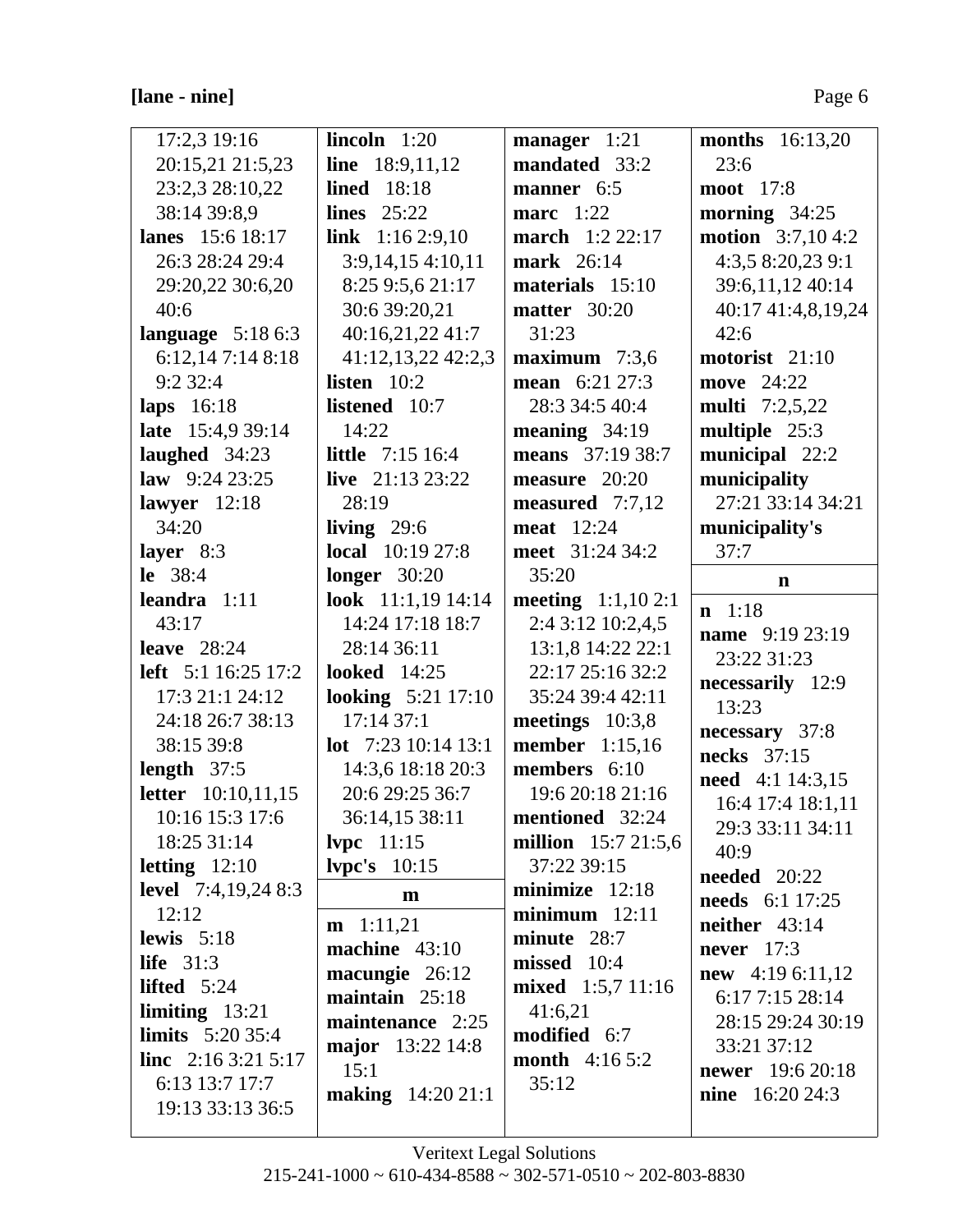### **[north - program]** Page 7

| <b>north</b> 12:14 13:24    | opposed 15:5           | 42:2                                   | pledge $2:5,5$                |
|-----------------------------|------------------------|----------------------------------------|-------------------------------|
| 14:13 15:22,24              | option $21:21$         | pe 1:19                                | <b>plot</b> 12:6              |
| 16:24 26:7 29:11            | order $2:4$            | <b>peak</b> 7:12 34:25                 | plus 13:23 33:22              |
| 33:19 36:18 37:12           | ordered 15:10          | 35:1,1,2                               | 37:11                         |
| northampton 1:3             | 37:19                  | peaked 7:6                             | <b>point</b> 11:25 17:8       |
| 13:25 15:22 24:12           | ordinance 1:5,7        | penndot $3:1,4$                        | 19:10 31:13 34:6              |
| 27:14,19 28:1,4             | 5:20 6:6 8:20          | 32:13,14 35:10                         | 34:11 35:14 39:10             |
| 36:18 37:13 39:13           | 10:23 13:9,20          | 36:7                                   | points 19:5 31:18             |
| <b>notary</b> $1:12\,43:18$ | 15:18 16:9,16          | pennsylvania 1:3                       | <b>pole</b> 24:14,16,18       |
| <b>notice</b> 14:21 43:5    | 17:11,11,12,13,16      | <b>people</b> 4:23 18:13               | 24:19                         |
| noticed 15:9                | 20:23 32:5 33:2        | 25:24 26:1 27:12                       | <b>police</b> 26:25 27:8,9    |
| notified 19:15              | 40:4 41:2,2,5,9,18     | 27:20 38:22                            | 27:9,12 28:4,7                |
| <b>notify</b> 20:14 21:20   | 41:20                  | percent $15:25$                        | 30:22,23                      |
| nuisance 25:20              | ordinances 10:7        | 16:24 38:14                            | portion $7:22,25$             |
| 26:1,4,8 28:12              | 11:3 40:3,8,10         | percentages 14:16                      | <b>possible</b> 39:4,5,8      |
| 29:7                        | outcome 43:16          | perfect 35:25                          | possibly 30:12                |
| <b>number</b> 12:11         | outline 10:20          | perform 32:4                           | potential 38:20               |
| 13:12 24:3 41:3             | overall 33:8           | performance                            | potentially 13:10             |
| 41:18                       | overlap 18:12          | 17:24 38:12                            | 22:4                          |
| nursey 12:3                 | owners 32:25           | performed 32:21                        | <b>power</b> 25:22            |
| $\mathbf{0}$                | $\mathbf{p}$           | performing 34:1                        | ppl 24:20 25:22,25            |
| <b>obsolete</b> 30:17,18    | $p$ 19:20 20:11        | permitted 26:16                        | preference 19:16              |
| obviously 17:19             | <b>p.m.</b> $1:242:11$ | 26:16                                  | preliminary 23:4              |
| 36:7                        | paragraph 13:3         | permitting 23:9                        | prepared 9:14                 |
| occupants 38:20             | 16:6                   | <b>phase</b> 37:18                     | present $2:8,19$              |
| occurred 27:21              | parcel 11:14           | pick 12:11                             | pretty 8:13                   |
| <b>office</b> 20:10 25:16   | parcels 11:24          | picked 26:11                           | previous 16:23                |
| official 20:13              | park 18:9,10           | piece 17:5 36:8                        | 21:4                          |
| okay 2:6,20 3:6,10          | 31:10                  | pitched $5:7,21$                       | primarily $13:2,15$           |
| 3:20 4:5,15 9:1,15          | parking 7:23           | <b>place</b> 17:20 25:23<br>34:22 43:6 | private 26:2<br>probably 19:7 |
| 9:16 10:12 13:17            | part 14:23 16:15       | plan 11:2,21 17:18                     | 30:23 37:19                   |
| 19:2 35:25 38:24            | 16:16 19:20 36:23      | 17:22 18:3 20:25                       | problem 12:7                  |
| 39:12 40:17 42:8            | 39:25                  | 22:24                                  | 13:22 15:2 17:21              |
| <b>old</b> 12:3             | particular 11:14       | planned 33:21                          | 18:15 38:14,19                |
| once 25:19 38:2             | 38:19                  | planning 10:3                          | problems 13:12                |
| <b>open</b> 28:8            | partner 5:18           | 12:25 19:23 37:7                       | <b>process</b> 8:13 19:18     |
| opened $3:23$               | party $43:15$          | <b>plans</b> 5:6 16:14                 | 22:21                         |
| opinion 10:24               | patrol $27:14$         | <b>plate</b> 7:9,14                    | $program$ 19:20               |
| 12:17 13:18 16:5            | paul 1:16 2:7,9        | <b>please</b> 2:4 9:19                 | 20:11                         |
| opportunity 12:19           | 3:144:109:5            | 26:19 36:3                             |                               |
| 16:19,20 22:5               | 39:20 40:21 41:12      |                                        |                               |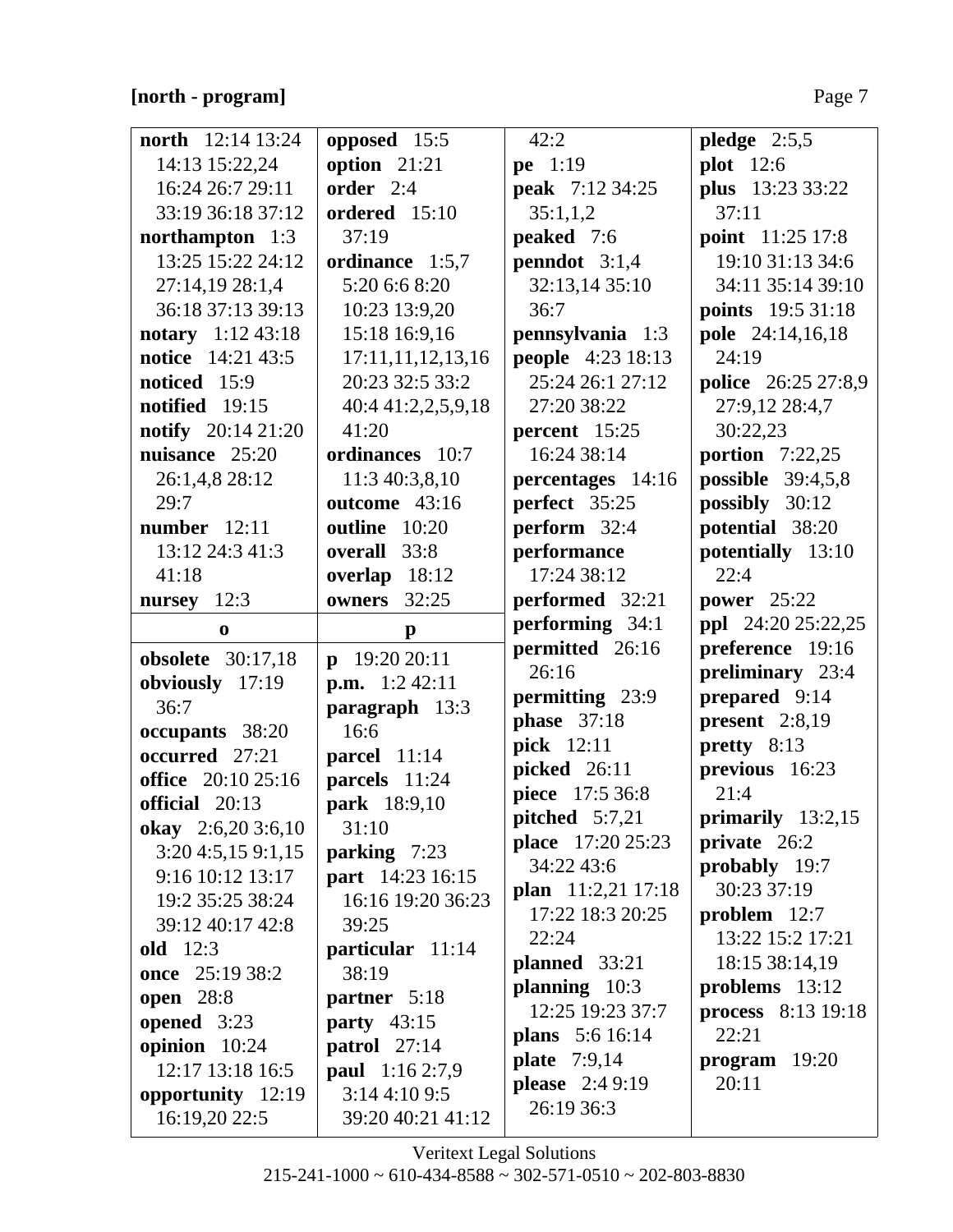**[project - runs]** Page 8

| project 6:4              | r                                        | remaining $8:14$          | reworded 15:16            |
|--------------------------|------------------------------------------|---------------------------|---------------------------|
| projected 38:15          | $r3$ 11:8                                | remember 5:13             | rework 16:6               |
| properly 38:20           | radar $3:2$                              | 19:20 25:15,21            | <b>ride</b> 26:1          |
| properties 38:11         | rail 25:4 28:15                          | remove $24:22$            | ridiculous 21:2           |
| property 26:2            | rated 38:7                               | removed 16:10             | riding $25:1331:9$        |
| 32:25 36:22 37:9         | $rc \ 11:7$                              | repaired 15:5             | <b>right</b> 3:3 5:8 8:19 |
| proposal 36:16           |                                          | 29:18                     | 12:16,21 15:12            |
| propose 33:4             | <b>reach</b> 39:3,7,13<br>read 6:14 8:21 | repeat $10:9$             | 16:2 17:1 18:18           |
| proposed 10:17           |                                          | <b>replace</b> 25:6,14,18 | 19:8 22:21 24:18          |
| 18:3 36:11 41:1          | 10:6,17 11:21                            | 25:19                     | 25:1,23 26:6              |
| 41:17                    | 15:3 17:7 37:7                           | replaced 24:14            | 27:24,25 29:11            |
| protected 38:13          | ready $40:7$                             | replacement 24:5          | 31:11 34:18 35:12         |
| provide 7:25 18:1        | <b>real</b> 13:6 15:2                    | replacing 19:23           | 35:17 36:4 37:24          |
| provided 12:9            | realigned 18:21                          | 25:5                      | rise $2:4$                |
| provision 5:19           | really 5:17 14:24                        | request $22:1$            | road $1:23:35:10$         |
| 13:19 17:24              | 22:16 27:6 30:21                         | requested 11:13           | 8:5 12:2 18:7,9,16        |
| provisions 9:12          | 40:3                                     | require 31:20             | 18:16 19:8 20:15          |
| 13:9 14:4 17:15          | rear $5:25$                              | 32:22 33:15               | 21:10 24:6,8,15,15        |
|                          | <b>reason</b> 20:1 30:22                 |                           |                           |
| 17:25                    | reasons $20:2$                           | requirement               | 24:25 25:24 26:11         |
| <b>public</b> 1:10,12,23 | <b>recall</b> 3:22 23:6                  | 32:18                     | 26:12,13,24,24            |
| 2:1 3:20,23 9:13         | received 22:1                            | requirements              | 27:13,25 29:8,12          |
| 9:17 23:18 40:9          | recite 32:6                              | 31:24                     | 29:13 31:2 37:4           |
| 40:18 42:11 43:18        | recollection 22:23                       | requires $5:22,23$        | <b>roads</b> 5:8 14:15    |
| <b>pull</b> 27:12,14     | 33:6                                     | 32:13                     | 33:11                     |
| pulled $24:11$           | recommended                              | <b>reserve</b> 23:16 24:3 | roadways 32:14            |
| pulling 27:19            | 17:12 19:6                               | residences 13:24          | rob $5:18$                |
| pursuant 43:5            | reconvene $4:2,6$                        | residential 17:14         | rockefeller 14:9          |
| put 6:16 8:7 17:23       | record $43:13$                           | residents 21:9            | 18:19 36:14 38:1          |
| 19:21 26:20              | recorded 43:9                            | resolution 2:25           | roll $2:63:124:7$         |
| $\mathbf{q}$             | recover 10:9                             | resolved 18:19            | 9:2 28:15 39:17           |
| qualify $12:1$           | redesign $37:22$                         | <b>respect</b> 10:16 13:3 | 41:10                     |
| quarter 37:21            | <b>reduce</b> 12:18                      | 17:6                      | roof $6:227:1,6$          |
| question 29:16,18        | reevaluate 21:2                          | responsible 24:7          | <b>roofs</b> $5:7,21$     |
| 29:23                    | regard $33:13$                           | restricted 30:3,5         | rose $12:3$               |
| questions $4:76:8,9$     | regarding $4:17$                         | 30:21                     | <b>route</b> 11:6 13:14   |
| 6:11 8:9,15,17           | 9:11                                     | restriction 16:9          | <b>routes</b> 17:17       |
| 18:24 39:17 40:19        | reinstated 22:6                          | result $3:25$             | <b>rpr</b> $1:11\,43:17$  |
| 41:9,23                  | related $41:21$                          | resulting $11:3$          | run $25:7$                |
| quite 17:11 18:17        | <b>relates</b> 31:14 41:5                | results $14:17$           | running $38:5$            |
|                          | reluctance 14:23                         | <b>revise</b> 8:20,24     | runs $37:5$               |
|                          |                                          |                           |                           |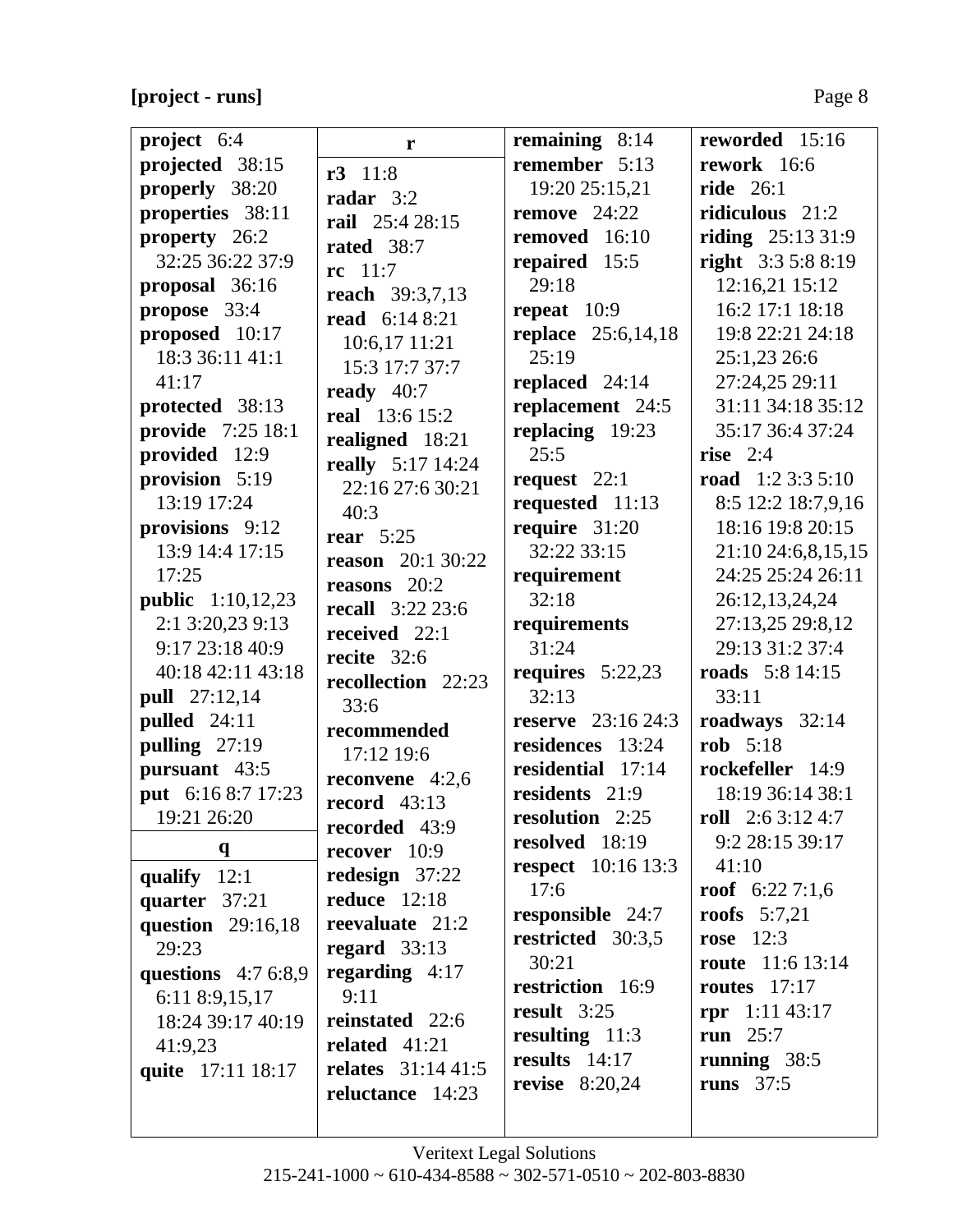# **[rural - technically]** Page 9

| rural $12:14$           | session $13:16$               | stan $1:192:14$        | submit $3:4$            |
|-------------------------|-------------------------------|------------------------|-------------------------|
|                         | 34:12,20                      | 35:15                  | submitting $34:1$       |
| S                       | shorthand 43:10               | stand $23:19$          | subparagraph 7:7        |
| saldo 3:24 9:12         | show $26:14$                  | standards 16:8         | subsection 6:17         |
| 41:18,20                | showed 5:6,15                 | standpoint 17:25       | 7:21                    |
| satisfied $6:332:8$     | 38:2,5                        | start 36:14            | suggest 17:23 37:6      |
| saturday 35:1           | shows $27:4$                  | state 9:19 18:17       | suggested 11:16         |
| savage $29:13$          | side 5:9,10,11,24             | 26:24 27:9,9 28:7      | suggestion $10:17$      |
| 36:25                   | 7:11 29:2 34:17               | 30:23                  | 10:25 12:9,15           |
| saw $24:11$             | sides 28:21                   | stated $21:3$          | suggestions 10:12       |
| saying 22:20 25:21      | sign $26:11,1128:1$           | states $7:21$          | summertime 35:8         |
| 28:8, 13, 14, 17 29:5   |                               |                        |                         |
| 29:21 37:8 38:16        | signal $2:25$                 | stay $29:21$           | supervision 43:11       |
| says 16:16 26:15        | signature $43:17$             | staying $29:21$        | supervisors 1:1         |
| 32:14                   | simply $17:23$<br>$sir$ 23:17 | stenographer 9:20      | 10:5                    |
| schoenersville          |                               | stop $25:8$            | support $37:16$         |
| 18:16                   | site $13:21$ 14:21,24         | stopped 27:25          | sure 14:20 15:20        |
| school 13:15,16         | 32:13,18,22,23                | stopping $24:13$       | 16:15,16 26:7           |
| 25:12 34:12,19          | 36:8 37:2                     | stories 7:3            | 31:18 34:11,12,14       |
| 35:9,9,17               | sites 33:14,15                | story 5:77:4,9,22      | 34:17 35:15,21          |
| schools 34:22 35:3      | situation 24:23               | 8:8                    | 38:18                   |
| scoping $35:23$         | $six$ 5:23 7:24 8:6           | stoudt $1:11\,43:17$   | suv $27:14$             |
| <b>second</b> 3:9 4:4,6 | $11:1,13$ 16:13               | street 7:23 16:1       | swizzling $38:10$       |
| 6:27:1,9,16,18          | sizes $27:5$                  | 25:12                  | sworn 9:20,24           |
| 8:7,25 9:2 12:23        | <b>sketch</b> 22:24           | strictly 26:16         | 23:20,25 43:7           |
| 39:11,13 40:16,18       | smallest 10:21                | strong $20:19$         | $\mathbf{f}$            |
| 41:7,9,22,24            | solicitor 1:20                | stronger 14:4 16:5     | table $22:5$            |
| section 4:20 6:11       | somebody 12:19                | structure 6:22         | take 9:13 11:19         |
| 6:12,17,197:2           | 26:2                          | struggled 28:22        | 12:8 13:19 14:14        |
| 8:21,21,24 15:18        | somewhat 13:20                | <b>stuck</b> 16:21     | 16:2,15,16 18:7         |
| 16:6                    | soon $21:1139:3$              | study $13:5,9,13$      | 19:4 33:17 35:11        |
| see 11:7,21 15:2,3      | <b>sooner</b> 25:5            | 14:18 15:15,19         | 36:11                   |
| 16:14 27:13 29:20       | sounds $10:18$                | 16:7, 14, 15, 23 27: 4 | taken $1:1043:5$        |
| 31:7 35:7 39:4,14       | south 11:6,6,9,23             | 31:15,15,15,19,24      | <b>talked</b> 8:3 19:17 |
| seen $27:2,1135:3$      | 12:13,16 14:14                | 32:3,9,11,12,16,17     | 31:16                   |
| senator $10:19$         | 37:1 39:9                     | 32:20 33:5,9,13        | talking $5:12\,24:4$    |
| sense $35:13$           | speak 9:18 23:19              | 34:2,22 35:3,11        | talks 13:4 40:5         |
| sent 4:18 26:10         | specific $8:17$               | 36:6                   | target $14:20$          |
| sequence 35:12          | specifically 13:13            | studying $32:13$       | targeted $12:5$         |
| service 8:1 17:20       | 14:9                          | subdivision 1:7        | technically 36:20       |
| 18:1                    | <b>spot</b> $10:16,22,22$     | submission 17:19       | 37:2                    |
|                         | 10:22 12:20                   |                        |                         |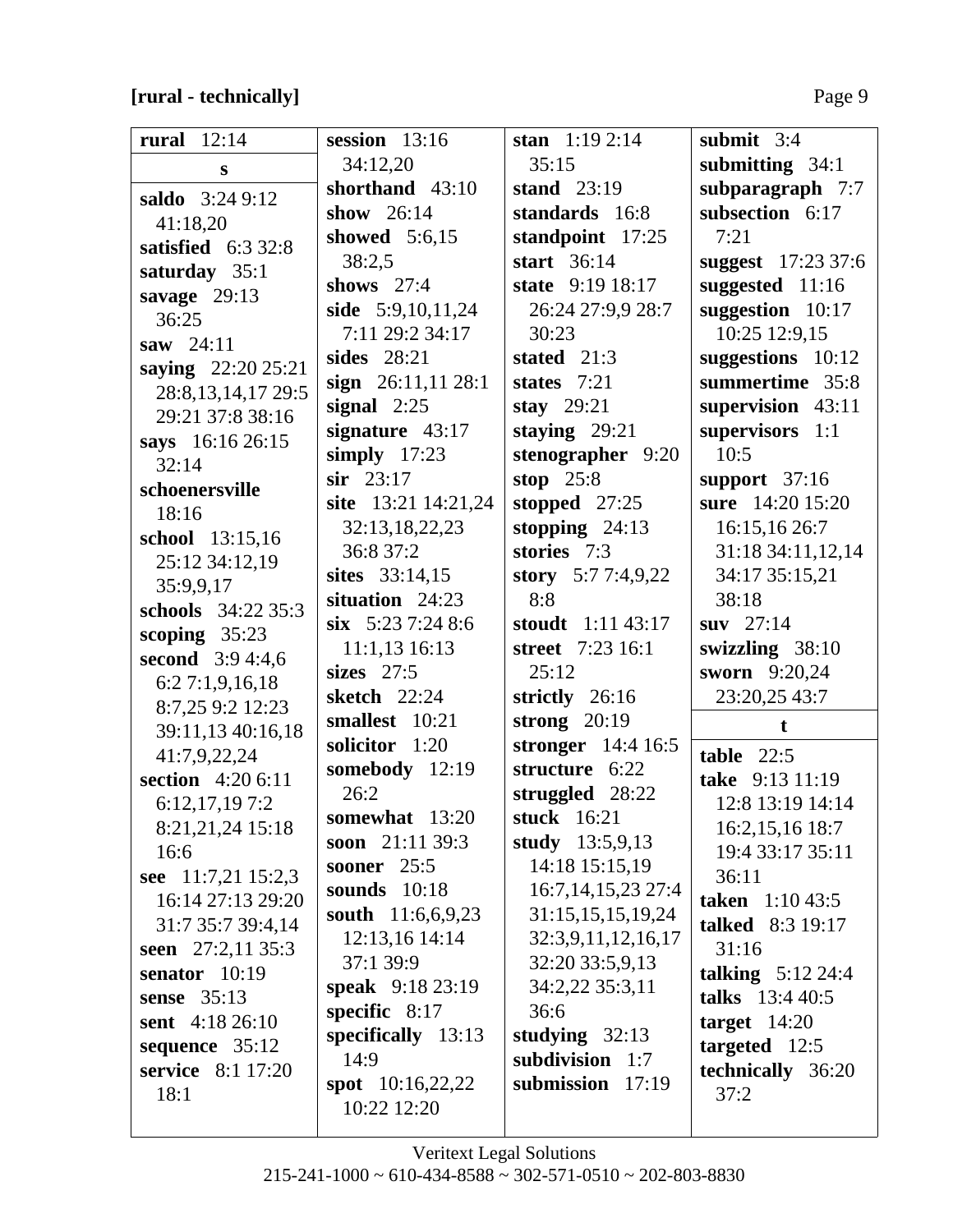**[tell - weaversville]** Page 10

| tell $14:1734:16$      | time $8:12$ 11:25     | treadwell 1:20       | 41:6,21                              |
|------------------------|-----------------------|----------------------|--------------------------------------|
| 43:7                   | 19:5 20:5 29:3,14     | 2:16,173:224:15      | uses $32:13$                         |
| tenants $38:10$        | 32:8 33:10 34:10      | 6:10,15 8:16 9:10    | usually $8:434:25$                   |
| term $32:12$           | 34:19 43:6            | 19:14 20:6 22:7      | utilities $22:2,2$                   |
| terms 32:11 33:4       | timeframe 19:22       | 27:1,18 28:3,18,20   | 24:19,21,22                          |
| testimony $43:5,9$     | times $15:19\,25:3$   | 29:1 32:1 33:25      | utility 22:21 24:14                  |
| 43:13                  | 34:13                 | 34:7 40:2,13 41:1    | V                                    |
| <b>thank</b> $6:710:1$ | today $3:14:21$       | 41:17 42:9           | vary $14:18$                         |
| 18:23 19:1,2           | 24:11 27:13           | tried $11:20$        | vehicle 27:25                        |
| 29:14,14 31:11         | tommy $22:19$         | truck $5:22\,24:10$  | vertical 6:20                        |
| 35:25 36:3 38:23       | top $7:1,9,11,14$     | 25:6 26:13 28:12     | vice $1:17$                          |
| thanked $24:13$        | 32:7                  | trucks $24:16,24,25$ | view $35:14$                         |
| theoretically          | topic $25:16$         | 25:9 26:5,6,15       |                                      |
| 35:10                  | township $1:1,10$     | 27:5 29:8 31:1,11    | <b>village</b> $1:5,7,41:6$<br>41:21 |
| thereof $43:16$        | 9:22 11:4,20,25       | true 19:12 43:13     | violation $27:20$                    |
| thing $2:203:204:1$    | 14:9 22:19 25:4       | truth $43:7,8,8$     |                                      |
| 8:14 17:9 18:22        | 25:16 26:12,24        | turn $3:316:25$      | voluntary 33:1<br>vote 9:14 19:9,11  |
| 24:18 36:9 40:1,9      | 27:20,22 28:5         | 17:2,3 21:1 25:1     | 19:15 28:23 40:10                    |
| things $13:16$         | 32:25 34:2,23         | 26:6,7 27:24         | <b>voted</b> 20:20                   |
| think $5:126:5$        | 37:16 38:21,22        | 29:11 38:13          |                                      |
| 12:6 13:4,22 14:3      | <b>track</b> 36:12    | turning 38:15 39:8   | W                                    |
| 15:15 16:4 17:7        | tractor $24:9$        | two $3:55:77:3,22$   | wait 23:17                           |
| 19:4,6,21 20:9         | traffic $2:25$ 13:4,5 | 10:13 11:24 15:6     | waiting $17:22$                      |
| 21:19 22:3,10          | 13:8, 13, 15, 19 14:5 | 15:11 16:21 17:2     | waived $24:13$                       |
| 25:20,21,24 28:20      | 14:12,18 15:14,15     | 19:10,16 20:15       | want 4:25 12:16                      |
| 29:6 32:1,8 33:3       | 15:17,25 16:7,14      | 23:2 28:21,24        | 13:5 18:5 20:16                      |
| 34:10 35:2 36:20       | 16:15,23,24 20:25     | 29:21 30:6 37:21     | 26:9 29:19 31:18                     |
| 40:2                   | 24:10 28:12 31:14     | 37:22 40:5,8         | 34:7 35:7 39:3                       |
| third 20:21 39:8       | 31:15, 15, 24 32:2, 9 | type $27:15$         | wanted 23:2 31:5                     |
| thought $19:10$        | 32:11, 12, 16, 17, 19 | $\mathbf{u}$         | wants $33:3$                         |
| 26:11 31:17            | 33:5,8,9,12,22,25     | uh 30:25             | warehouse 25:2                       |
| <b>three</b> 8:4 15:5  | 34:18,21 35:9         | underneath 25:24     | 38:4                                 |
| 21:23 23:2,3 26:3      | 36:6 38:12,15         | understand $7:15$    | warning $26:15$                      |
| 28:10,22 29:3,20       | trailer $24:9$        | 30:10 31:19 36:5     | way 8:19 12:13                       |
| 37:22 40:5             | transcribed 43:11     | 36:8 38:16           | 14:20 16:12,23                       |
| thrown $35:18$         | transcription         | understood 31:17     | 18:10 22:21 31:10                    |
| tie $22:3$             | 43:12                 | unfortunately        | 34:6 37:17,23                        |
| <b>tied</b> 13:15      | transitions 11:17     | 10:5                 | 38:3                                 |
| ties 24:4              | traveling 38:22       | upper $26:12$        | we've $4:16\,14:7$                   |
| $\lim$ 2:6             | travels $21:10$       | use $1:5,711:16$     | weaversville 12:2                    |
|                        |                       |                      |                                      |
|                        |                       | 12:1,4 14:20 22:4    |                                      |